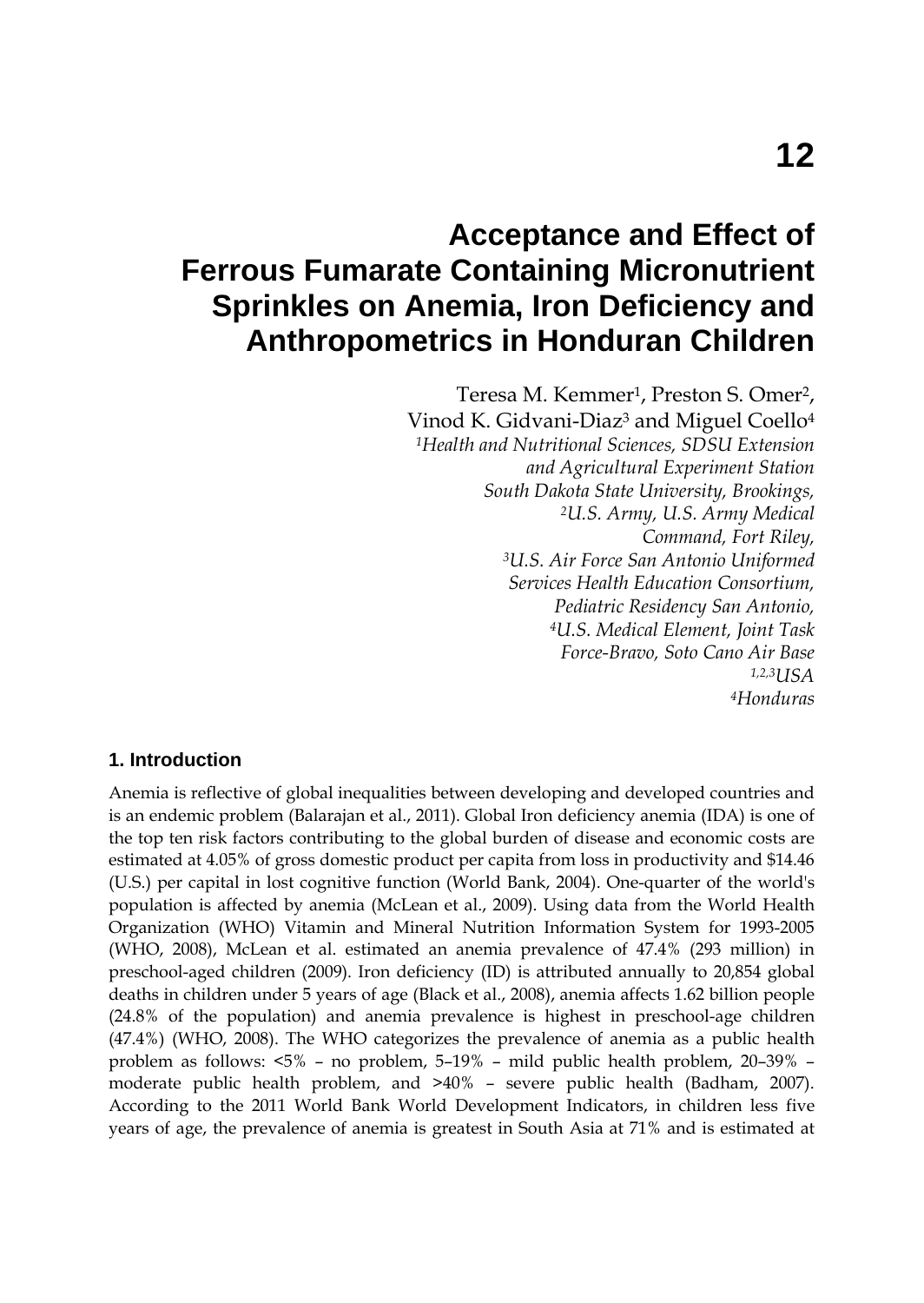| <b>Report Documentation Page</b>                                                                                                                                                                                                                                                                                                                                                                                                                                                                                                                                                                                                                                                                                                                                                                                                                                   |                                                                                                                                                                                                                                                                                                                                                                                                                                                   |                              | Form Approved<br>OMB No. 0704-0188                  |                                                    |                                           |
|--------------------------------------------------------------------------------------------------------------------------------------------------------------------------------------------------------------------------------------------------------------------------------------------------------------------------------------------------------------------------------------------------------------------------------------------------------------------------------------------------------------------------------------------------------------------------------------------------------------------------------------------------------------------------------------------------------------------------------------------------------------------------------------------------------------------------------------------------------------------|---------------------------------------------------------------------------------------------------------------------------------------------------------------------------------------------------------------------------------------------------------------------------------------------------------------------------------------------------------------------------------------------------------------------------------------------------|------------------------------|-----------------------------------------------------|----------------------------------------------------|-------------------------------------------|
| Public reporting burden for the collection of information is estimated to average 1 hour per response, including the time for reviewing instructions, searching existing data sources, gathering and<br>maintaining the data needed, and completing and reviewing the collection of information. Send comments regarding this burden estimate or any other aspect of this collection of information,<br>including suggestions for reducing this burden, to Washington Headquarters Services, Directorate for Information Operations and Reports, 1215 Jefferson Davis Highway, Suite 1204, Arlington<br>VA 22202-4302. Respondents should be aware that notwithstanding any other provision of law, no person shall be subject to a penalty for failing to comply with a collection of information if it<br>does not display a currently valid OMB control number. |                                                                                                                                                                                                                                                                                                                                                                                                                                                   |                              |                                                     |                                                    |                                           |
| 1. REPORT DATE<br><b>FEB 2012</b>                                                                                                                                                                                                                                                                                                                                                                                                                                                                                                                                                                                                                                                                                                                                                                                                                                  | 2. REPORT TYPE                                                                                                                                                                                                                                                                                                                                                                                                                                    |                              | <b>3. DATES COVERED</b><br>00-00-2012 to 00-00-2012 |                                                    |                                           |
| <b>4. TITLE AND SUBTITLE</b>                                                                                                                                                                                                                                                                                                                                                                                                                                                                                                                                                                                                                                                                                                                                                                                                                                       |                                                                                                                                                                                                                                                                                                                                                                                                                                                   |                              |                                                     | 5a. CONTRACT NUMBER                                |                                           |
| <b>Acceptance And Effect Of Ferrous Fumarate Containing Micronutrient</b>                                                                                                                                                                                                                                                                                                                                                                                                                                                                                                                                                                                                                                                                                                                                                                                          |                                                                                                                                                                                                                                                                                                                                                                                                                                                   |                              |                                                     | <b>5b. GRANT NUMBER</b>                            |                                           |
| Sprinkles On Anemia, Iron Deficiency And Anthropometrics In<br>Honduran Children                                                                                                                                                                                                                                                                                                                                                                                                                                                                                                                                                                                                                                                                                                                                                                                   |                                                                                                                                                                                                                                                                                                                                                                                                                                                   |                              |                                                     | 5c. PROGRAM ELEMENT NUMBER                         |                                           |
| 6. AUTHOR(S)                                                                                                                                                                                                                                                                                                                                                                                                                                                                                                                                                                                                                                                                                                                                                                                                                                                       |                                                                                                                                                                                                                                                                                                                                                                                                                                                   |                              |                                                     | <b>5d. PROJECT NUMBER</b>                          |                                           |
|                                                                                                                                                                                                                                                                                                                                                                                                                                                                                                                                                                                                                                                                                                                                                                                                                                                                    |                                                                                                                                                                                                                                                                                                                                                                                                                                                   |                              |                                                     | 5e. TASK NUMBER                                    |                                           |
|                                                                                                                                                                                                                                                                                                                                                                                                                                                                                                                                                                                                                                                                                                                                                                                                                                                                    |                                                                                                                                                                                                                                                                                                                                                                                                                                                   |                              |                                                     | 5f. WORK UNIT NUMBER                               |                                           |
| 7. PERFORMING ORGANIZATION NAME(S) AND ADDRESS(ES)<br>U.S. Army, U.S. Army Medical Command, Fort Riley, KS, 66442                                                                                                                                                                                                                                                                                                                                                                                                                                                                                                                                                                                                                                                                                                                                                  |                                                                                                                                                                                                                                                                                                                                                                                                                                                   |                              |                                                     | 8. PERFORMING ORGANIZATION<br><b>REPORT NUMBER</b> |                                           |
|                                                                                                                                                                                                                                                                                                                                                                                                                                                                                                                                                                                                                                                                                                                                                                                                                                                                    | 9. SPONSORING/MONITORING AGENCY NAME(S) AND ADDRESS(ES)                                                                                                                                                                                                                                                                                                                                                                                           |                              |                                                     | 10. SPONSOR/MONITOR'S ACRONYM(S)                   |                                           |
|                                                                                                                                                                                                                                                                                                                                                                                                                                                                                                                                                                                                                                                                                                                                                                                                                                                                    |                                                                                                                                                                                                                                                                                                                                                                                                                                                   |                              |                                                     | <b>11. SPONSOR/MONITOR'S REPORT</b><br>NUMBER(S)   |                                           |
| 12. DISTRIBUTION/AVAILABILITY STATEMENT<br>Approved for public release; distribution unlimited                                                                                                                                                                                                                                                                                                                                                                                                                                                                                                                                                                                                                                                                                                                                                                     |                                                                                                                                                                                                                                                                                                                                                                                                                                                   |                              |                                                     |                                                    |                                           |
| 13. SUPPLEMENTARY NOTES                                                                                                                                                                                                                                                                                                                                                                                                                                                                                                                                                                                                                                                                                                                                                                                                                                            | Book Chapter in Anemia, ISBN 978-953-51-0138-3, Published by InTech, February, 2012 Rijeka, Croatia                                                                                                                                                                                                                                                                                                                                               |                              |                                                     |                                                    |                                           |
| 14. ABSTRACT<br>Bank, 2004).                                                                                                                                                                                                                                                                                                                                                                                                                                                                                                                                                                                                                                                                                                                                                                                                                                       | Anemia is reflective of global inequalities between developing and developed countries and is an endemic<br>problem (Balarajan et al., 2011). Global Iron deficiency anemia (IDA) is one of the top ten risk factors<br>contributing to the global burden of disease and economic costs are estimated at 4.05% of gross domestic<br>product per capita from loss in productivity and \$14.46 (U.S.) per capital in lost cognitive function (World |                              |                                                     |                                                    |                                           |
| <b>15. SUBJECT TERMS</b>                                                                                                                                                                                                                                                                                                                                                                                                                                                                                                                                                                                                                                                                                                                                                                                                                                           |                                                                                                                                                                                                                                                                                                                                                                                                                                                   |                              |                                                     |                                                    |                                           |
| 16. SECURITY CLASSIFICATION OF:                                                                                                                                                                                                                                                                                                                                                                                                                                                                                                                                                                                                                                                                                                                                                                                                                                    |                                                                                                                                                                                                                                                                                                                                                                                                                                                   |                              | 17. LIMITATION OF<br><b>ABSTRACT</b>                | 18. NUMBER<br>OF PAGES                             | 19a. NAME OF<br><b>RESPONSIBLE PERSON</b> |
| a. REPORT<br>unclassified                                                                                                                                                                                                                                                                                                                                                                                                                                                                                                                                                                                                                                                                                                                                                                                                                                          | b. ABSTRACT<br>unclassified                                                                                                                                                                                                                                                                                                                                                                                                                       | c. THIS PAGE<br>unclassified | Same as<br><b>Report (SAR)</b>                      | 21                                                 |                                           |

**Standard Form 298 (Rev. 8-98)**<br>Prescribed by ANSI Std Z39-18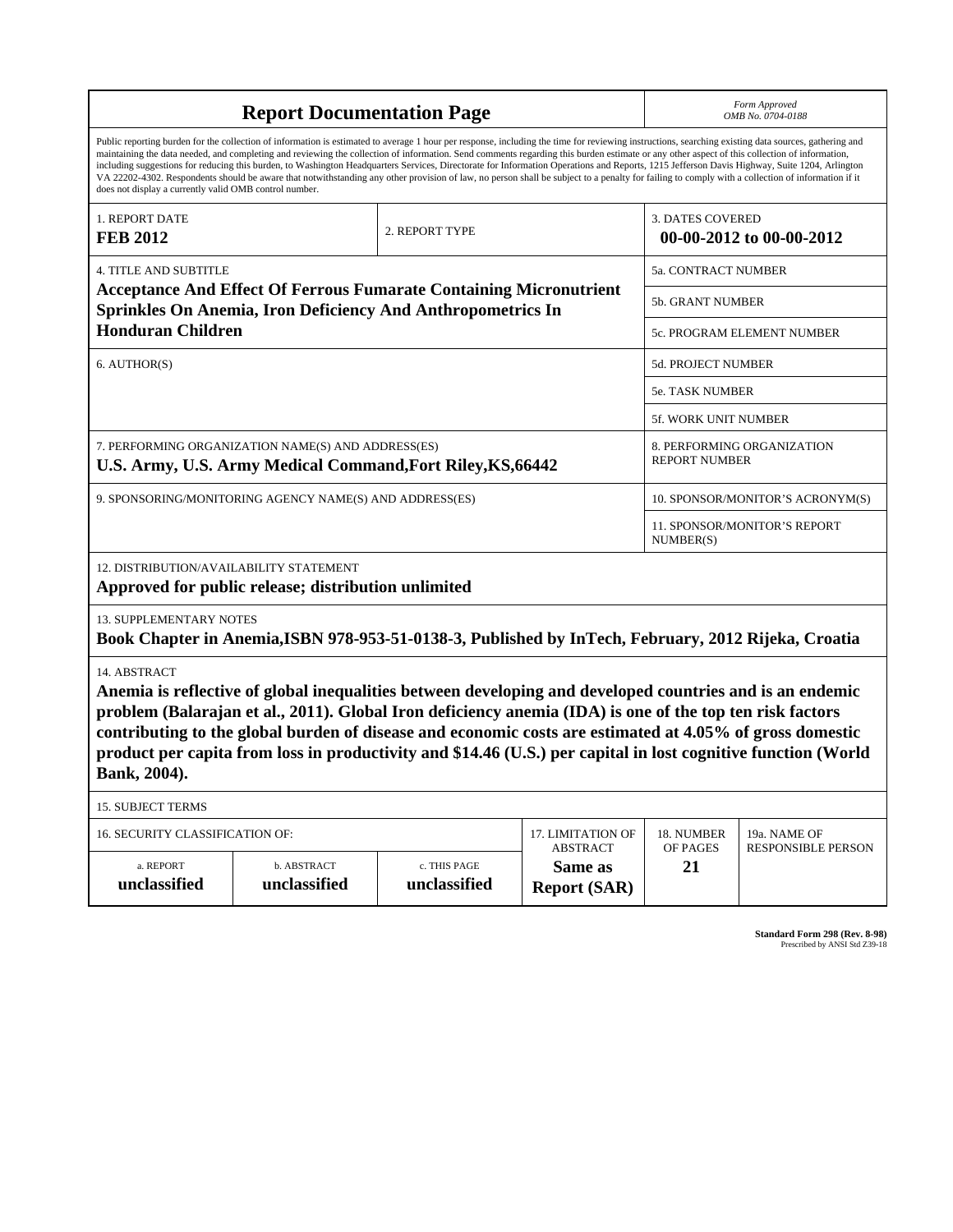66% in low income areas of the world (World Bank, 2011). The average prevalence of anemia in Europe and Central Asia is 30%, Latin America and the Caribbean is 38%, and Middle East and North Africa is 48% (World Bank, 2011).

Iron deficiency anemia contributes to poor growth and cognitive impairment which in turn has a negative effect on learning potential and productivity (Lozoff et al., 2006; Grantham-McGregor & Ani, 2001). At school entry, children that had chronic, severe ID during infancy are at a behavioral disadvantage as compared to their peers (Corapci et al., 2006). Hemoglobin has been shown to be associated with a decrease in verbal short-term memory and the severity of anemia has an impact on neurocognitive deficits, indicating reduced oxygen delivery to the brain as an etiological mechanism (Hijmans et al., 2011). Iron deficiency anemia in infancy results in children and young adults with poorer inhibitory control and executive functioning as well as other negative effects on neurotransmitters, myelination, dendritogenesis, neurometabolism in hippocampus and striatum, gene and protein profiles, and there associated behaviors (Lozoff, 2011). The long term affects of iron deficiency during infancy on poorer cognitive, motor, affective, and sensory system functioning highlight the requirement to focus on early intervention strategies that minimize the long-term effects (Lozoff, 2011). In a review by Madan, et al. (2011) ID resulted in negative developmental and neurophysiologic deficits and lower scholastic achievement. Results from an inner-city study revealed poorer object permanence and short-term memory problems in infants with IDA at 9 months and concluded that these cognitive effects were partially due to IDA related deficits in socioemotional function (Carter et al., 2010). Analysis of multiple trials found 1.73 lower IQ points per 1  $g/dL$ decrease in hemoglobin (Stoltzfus et al., 2004). The predicted rate of mental retardation in a population with hemoglobin distribution shifted 1 g/dL downward due to iron deficiency is estimated at 2.94% (Stoltzfus et al., 2004).

Indirectly, ID negatively impacts the earning potential and entire economy of third world countries throughout the world. It was estimated that 0.2% of deaths and 0.5% of disabilityadjusted life-years (DALYs) in children under 5 years of age are attributed to ID (Black et al., 2008). Iron deficiency results in 0.5%of maternal and child deaths in the world and 1.3% of DALYs and are higher in low income countries at 0.8% and 1.6% respectively. Estimated attributable DALYs to maternal and child iron deficiency are 19.7 million (WHO, 2009).

Approximately a quarter of children under five years of age in the developing world are undernourished based on the Millennium Development Goals (MGD) Report (United Nations, 2011), and progress in reducing the proportion of people suffering from hunger is insufficient to reach the target goal by 2015. If this MDG is to be achieved, nutrition must be given higher priority and should include simple, cost-effective measures delivered particularly from conception to two years after birth such as improved maternal nutrition and care, breastfeeding within one hour of birth, exclusive breastfeeding for the first 6 months of life, and timely, adequate, safe, and appropriate complementary feeding and micronutrient intake between 6 and 24 months of age (United Nations, 2011).

According to the Oxford Poverty and Human Development Initiative for Honduras (2010), 18% of the population are poor according to the \$1.25 a day poverty line and 51% are poor according to the national poverty line. Inequities in under-5 mortality rate exist within Honduras where the mortality rate spans from 20 deaths per 1000 live births in the wealthiest to 50 per 1000 in the poorest (WHO, 2011). Anemia is very prevalent in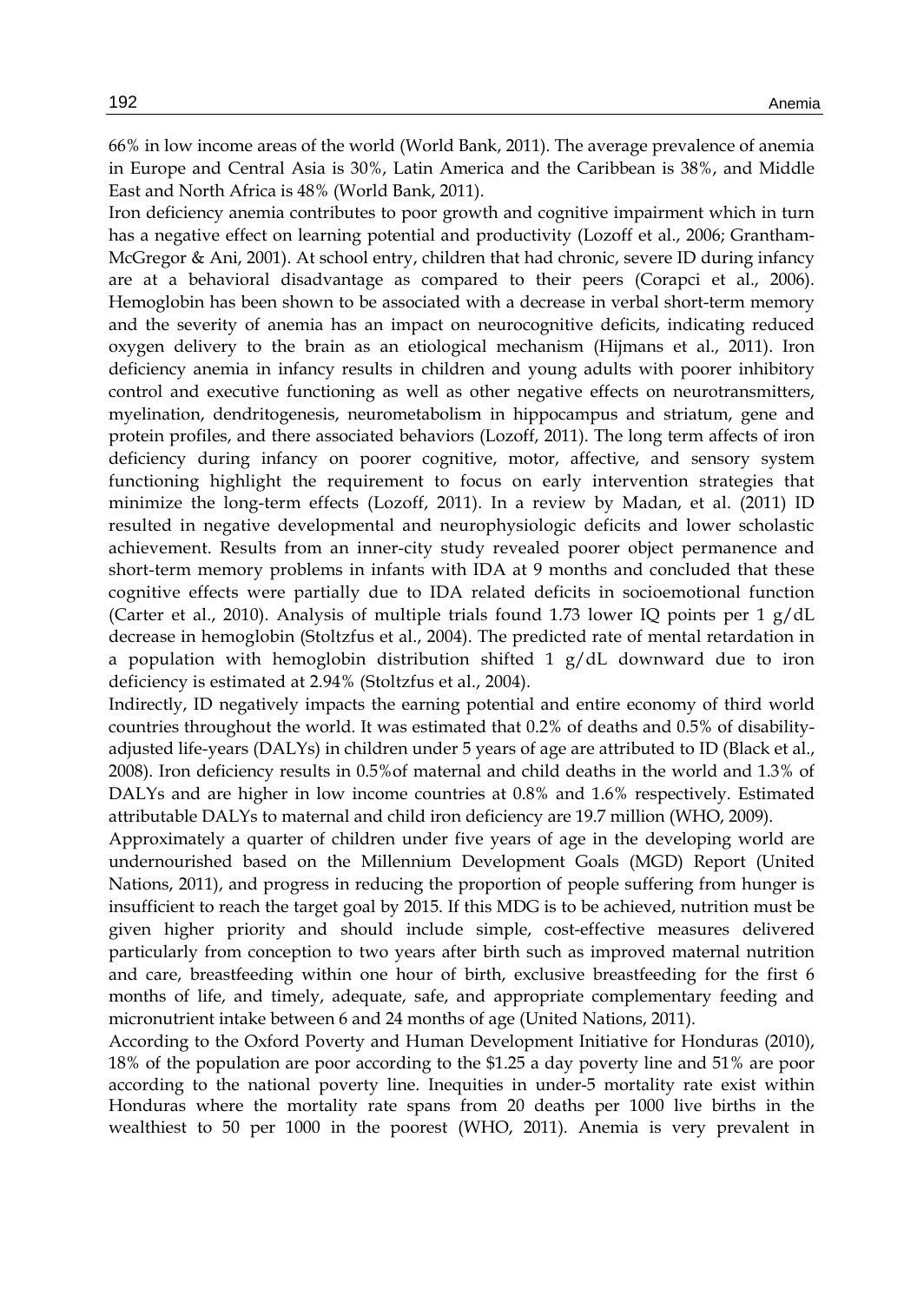Honduras. A study by Nestel et al. (1999) showed that the prevalence of anemia in Honduran children ages 12 to 71 months was approximately 30%. Albalak and colleagues reported anemia prevalence in Honduran children at 40% in ages 12 to 36 months and 18% in children 36 to 60 months (Albalak et al., 2000). As a developing country, Honduras suffers from the negative impact anemia has on health, growth, and cognitive development, which indirectly decreases the productivity of the country. The estimate of economic loss from IDA as a percent of gross domestic product in Honduras is 2% (Horton & Ross, 2003). Programs within Honduras have tried to decrease the prevalence of anemia through different methods that include fortification of staples as well as supplementation (Dewey et al., 1998, 2004; Darnton-Hill et al., 1999; Darnton-Hill, 1998; Venkatesh Mannar, 2006). In addition, studies by Dewey et al. support the Honduran Ministry of Health's efforts to improve the iron status of breast-fed infants (Dewey et al., 1998, 2004).

The prevalence of ID can be reduced by increasing the consumption of iron-containing foods in the diet, supplementation with iron, or fortification of foods with iron (Finch & Cook, 1984; Provan, 1999; Trowbridge, 2002). The International Nutritional Anemia Consultative Group (INACG), WHO, and United Nations International Children's Emergency Fund (UNICEF) recommend introducing iron supplementation to healthy term infants with normal birth weight at 6 to 12 mo of age if the prevalence of anemia is less than 40% in the population, and supplementing the infants onward until 24 mo of age if the prevalence of anemia is 40% or higher in the population (Zlotkin & Tondeur, 2007). Ferrous sulfate is mainly used to supplement food stuffs (Dary, 2007). An alternative supplement method is adding iron into the diet with "Micronutrient Sprinkles" which were developed at the Hospital for Sick Children (Schauer & Zlotkin, 2003). Sprinkles refer to a blend of micronutrients in powder form that are added to foods to target susceptible populations at higher risk of anemia and micronutrient deficiencies (Sprinkles Global Health Initiative, 2008). Sprinkles may contain any combination of micronutrients and are packaged in a small sachet, the contents of which can be added to any semi-solid food. Sprinkles can be designed and produced based on the population needs and allow susceptible populations to fortify home cooked foods.

The objectives of this randomized case-control study in non-anemic rural Honduran children ages 6 to 60 months were to determine if micronutrient sprinkles 1) are an effective method of preventing anemia and reducing ID, 2) result in improved growth parameters, and 3) are acceptable to the population.

# **2. Methods**

This randomized case-control nutritional assessment study in rural Honduras was conducted in collaboration with the Honduran Ministry of Health (MoH); medical liaison officers at Joint Task Force Bravo, Medical Element, Soto Cano, Honduras; the San Antonio Military Pediatric Center; and South Dakota State University in 2006-2007. Immunization records obtained from the local health centers of children within the age range of 6 to 60 months were used for randomization of the household. Immunization records were used for the randomization since 98% of 1-year-old children in Honduras are immunized against Hepatitus B; measles; diphtheria, pertussis and tetanus (DPT); and tuberculosis (TB) and 94% of newborns are protected against tetanus (UNICEF, 2010). A minimum of 10% of the children within each health center were randomly selected for participation. Each child's household was visited with the assistance of local volunteers from the MoH clinics and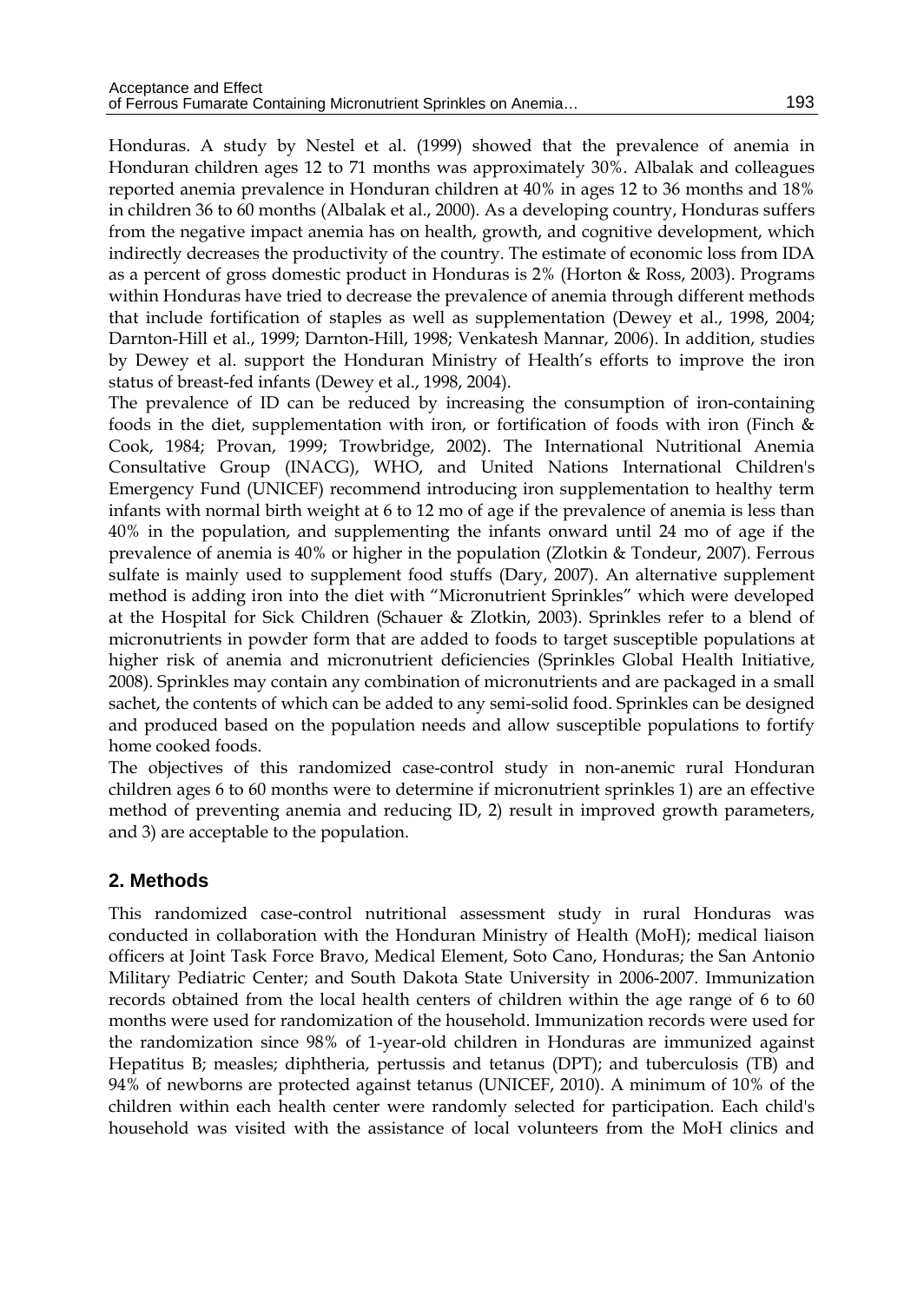community. Data collection included anthropometrics, survey data, blood collection, and altitude. Written consent was obtained from one of the primary care providers prior to participation. Completion of the survey required approximately 15 to 20 minutes and was administrated by a fluent Spanish speaker. The household was excluded if consent was not obtained or the household did not have children within the specified age range. No eligible family refused study participation. Officials of the Honduran Ministry of Health approved and supported this project and the protocol was approved through Wilford Hall Medical Center, San Antonio, TX; and the Office of Research/Human Subjects Committee, South Dakota State University, Brookings, SD. Research was conducted in compliance with the Declaration of Helsinki guidelines.

#### **2.1 Anthropometric measurements**

Weight and height/length were recorded during home visits using standardized equipment and procedures (WHO, 2006). Child weight was measured without clothing to the nearest 10th of a kilogram of body weight using a Seca® scale (Seca, Vogel & Halke, Germany). A child who was unable to stand on the scale was held and weight was obtained using the tare weight function. Child length was measured without shoes to the nearest 0.1 cm if the child was younger than 2 years using the infant/child Shorrboard® (Shorr Productions, Olney, MD). Height was obtained for children  $\geq 2$  years of age. World Health Organization Anthro program (WHO, 2005) was used to calculate anthropometrics. The cut-off values used to identify children as stunted was length/height-for-age < -2 z*-*scores (HAZ), underweight was weight-for-age < -2 z-scores (WAZ), and wasted was weight-for- length/height < -2 z-scores (WHZ) using the WHO standards (WHO, 2006). Following anthropometric data analysis, there were no outliers based on the following definitions: height-for-age  $\leq$  -6.0 and  $>$  +6.0, weight-for-age  $\leq$  -6.0 and  $\geq$  +5.0, and weight for height  $\leq$  -5.0 and  $\geq$  +5.0 (WHO, 2006).

#### **2.2 Blood analysis**

On-the-spot hemoglobin (Hb) was used to determine study eligibility. Hemoglobin was measured using the HemoCue Hemoglobin Photometer (HemoCue US, Mission Viejo, CA) and was adjusted for altitude (Ruız-Arguelles, 2006). Altitude adjusted age-specific cutoff Hb values of  $\langle 11.0 \text{ g}/d$ L were used to determine anemia (WHO, 2001). The households of non-anemic children were randomly assigned to the sprinkles or non-sprinkles arm. All non-anemic children of the household in the target range were enrolled. All eligible children in one household were randomized to the same arm of the study. Anemic children were not enrolled in the study, were treated with ferrous sulfate, and their names were provided to the local MoH clinic personnel for follow-up.

Finger prick blood samples were obtained from the children. A global positioning system (GPS) was used at the household to determine altitude.

Analysis of transferrin receptor (TfR) to determine iron status was obtained using dried blood spot (DBS) samples on filter paper. The use of DBS is a convenient way of collecting samples in the field compared to venous blood sampling that would require a phlebotomist, centrifugation of samples, and immediate cold storage (Flowers & Cook, 1999). Care was taken not to touch the pre-printed circles on the filter paper before, during, and after blood collection and to avoid having one blood spot flow into another spot. Following blood spot collection, filter papers were exposed to air for a short period of time to allow drying, were placed in an airtight/watertight container with a desiccant, were stored away from light and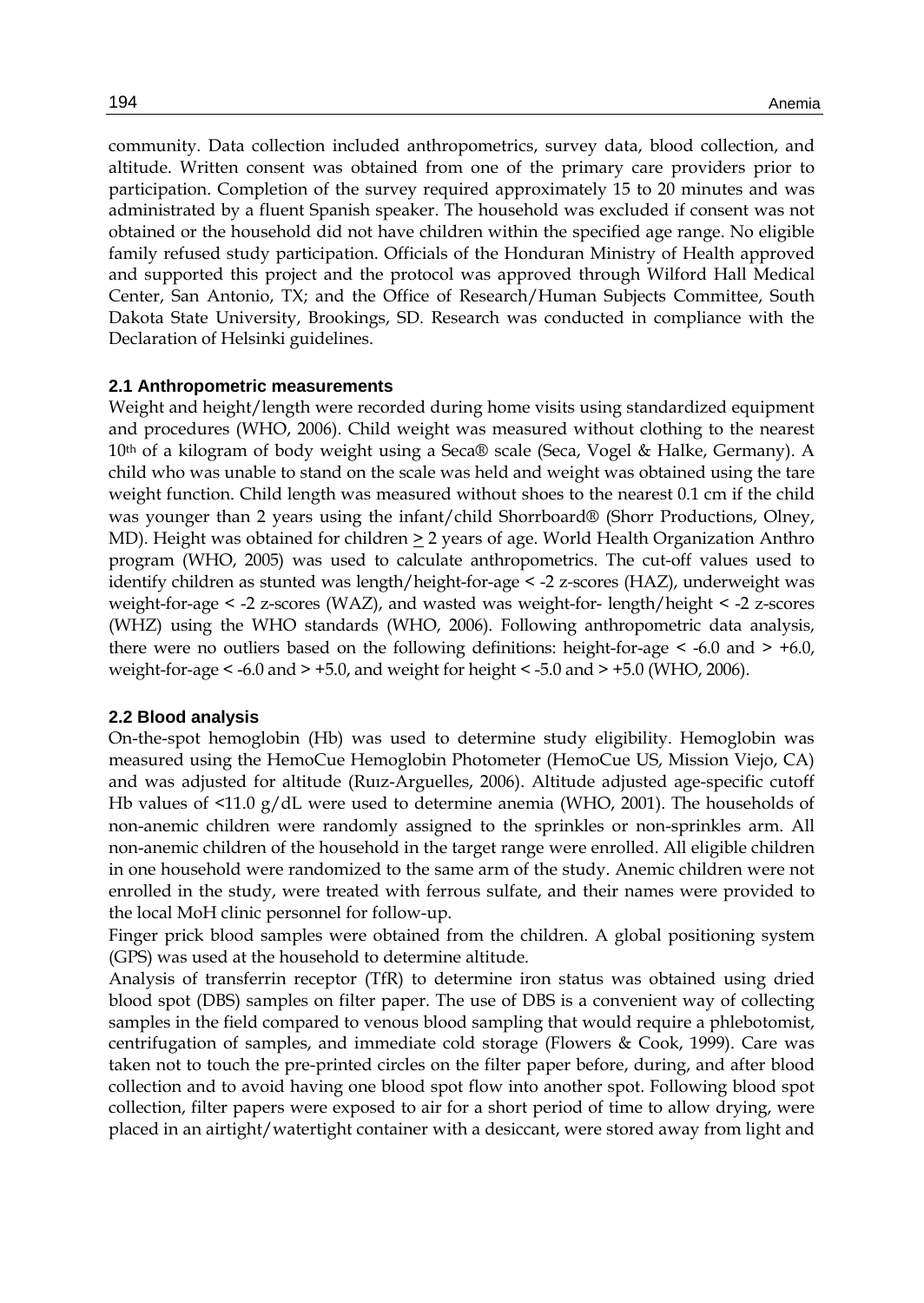heat, and were dried overnight in the drying box. Following the drying process, the filter papers were stored in a zip-closure plastic freezer bag with desiccant and were kept at refrigerator or freezer temperature until analysis. The analysis of TfR from DBS was completed by The Craft Technologies, Inc., Wilson, NC, using the quantitative sandwich enzyme linked immunoassay (ELISA) (Erhardt et al., 2004). Iron deficiency was defined based on the manufacture's TfR assay reference. Iron deficiency anemia was defined as anemia in combination with ID.

Participants were enrolled during three separate trips to Honduras over the span of 12 months. A four month supply of sprinkles packets and pictorial and verbal instructions for use were provided for each child assigned to the sprinkles arm. The micronutrient sprinkle formula for this study contained iron (12.5 mg), zinc (5 mg), folic acid (150 µg), vitamin A (1600 I.U.), vitamin C (50 mg), and vitamin D (300 I.U.) and cost \$0.025 (U.S.) per packet. Parents were asked to save the empty sachets and to return the empty and unused sachets during the four month follow-up visit as a measure of usage compliance. Measurements of Hb and TfR as well as anthropometric measurements were obtained at the initial visit and at the four and eight month intervals. Enrollees were provided Albendazol for helminthes infestation at each visit. Children found to be anemic at 4 months were started on supplemental iron therapy and were not included in the 8 month follow-up. A survey was administered at the four month follow-up visit to assess compliance, acceptability, side effects, and any logistical problems.

Statistical analysis was performed using SPSS computer software. Differences between the groups were assessed by independent samples t-test. Paired t-test was used to analyze change within groups. Chi-square test was used to compare the proportion of change in prevalence. The acceptable level of statistical significance was P<0.05.

# **3. Results**

In the households visited, there were 220 children. Of these, 21 were diagnosed with anemia and were ineligible for the study. Those found to be anemic were treated and referred directly to the MoH clinic. The remaining 199 children were enrolled in the study and randomized into the sprinkles (n=114) and non-sprinkles (n=85) groups.

# **3.1 Baseline characteristics**

The mean age was 34.66 months (+ 15.31 SD), mean Hb was  $12.47$  g/dL (+ 0.81 SD), mean TfR was 7.02 mg/L ( $\pm$  2.52), mean altitude was 5,023.98 ft ( $\pm$  558.57 SD) and 55% were male. The groups did not differ significantly at base-line in age, gender, Hb, TfR, weight or height; however, average altitude was significantly different  $(P < 0.001)$ . Children within the sprinkles group were at a higher mean altitude (5134 ft vs 4876 ft). Within this study population, Hb and TfR were not significantly correlated with altitude. Of the 199 children enrolled in the study, four children (2%) did not return for the four month follow-up visit, an additional 3 children did not provide a blood sample to evaluate Hb. At the 4 month follow-up visit 20.3% of participants were anemic, treated with iron, referred to the MoH clinic and were removed from the study. At the 8 month follow-up, an additional 15.2% were anemic.

# **3.2 Primary outcome measures**

There was no significant difference seen in mean Hb between the sprinkles and nonsprinkles groups between visits (Table 1). At the 4 and 8 month visits, 4.4% and 2.4%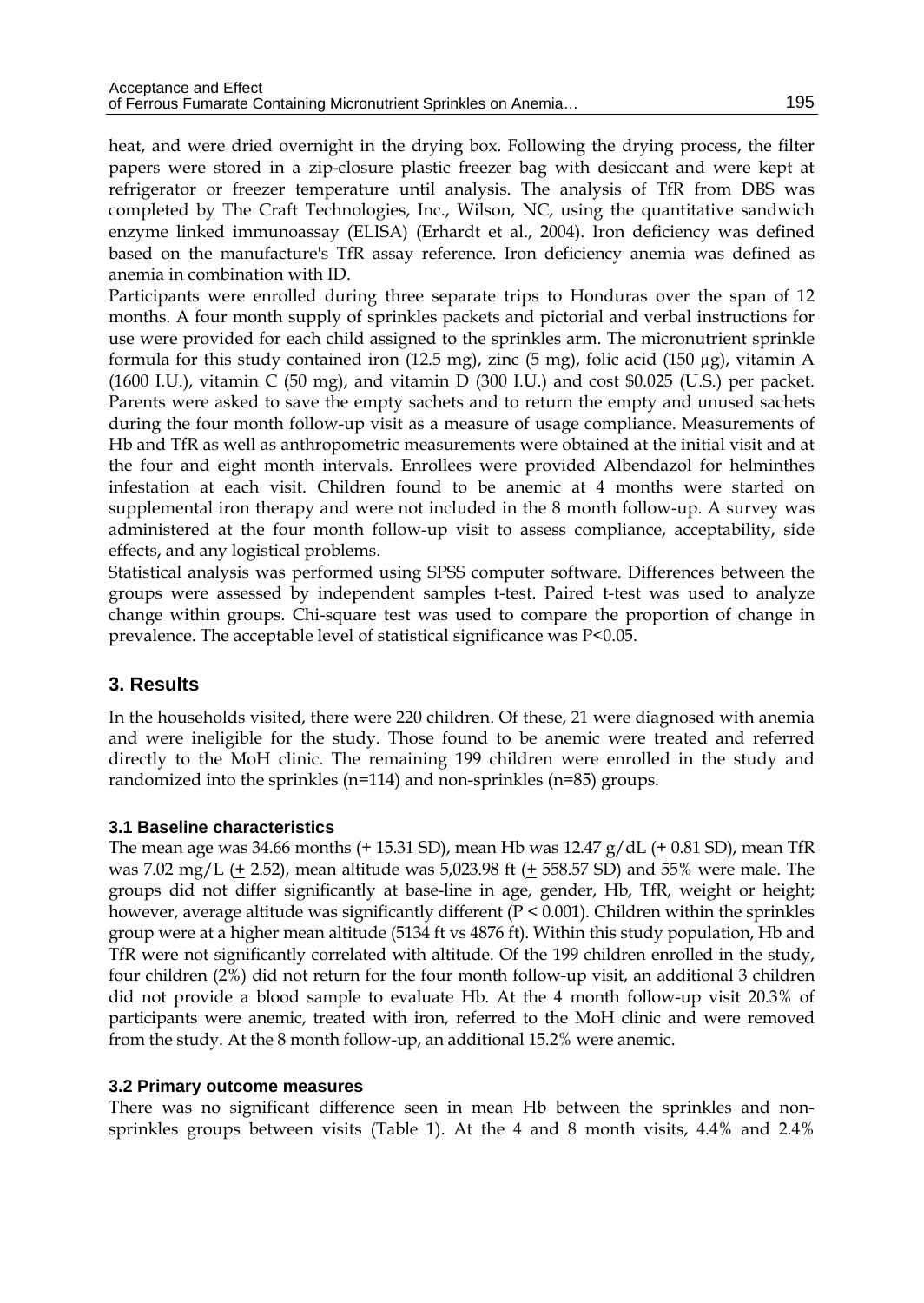respectively had IDA. The prevalence of anemia and IDA by visit for the sprinkles and nonsprinkles groups is presented in Table 2. There was no significant difference between groups for ID or IDA at 4 or 8 months.

At baseline, 23.8% of the sprinkles group and 22.8% of the non-sprinkles group were iron deficient (ID). Within children that were ID at baseline, 58.3% of the sprinkles group and 55.6% of the non-sprinkles group were no longer ID at 4 months and 60.9% of the sprinkles group and 77.8% of the non-sprinkles group were no longer ID at 8 months. There was no significant difference in TfR change from baseline to 4 or 8 months between groups (Table 1). At 8 months, 24.5% of the sprinkles group and 20.0% of the non-sprinkles group were ID. Paired T-test results for change in Hb from baseline to 4 months was  $0.20$  (p=0.13) for the sprinkles group and 0.31 ( $p<0.05$ ) for the non-sprinkles group respectively. From baseline to 4 months there were significant paired T-test differences in TfR of -1.37 within the sprinkles group ( $p$ < 0.001) and -.076 within the non-sprinkles group ( $p$ < 0.05).

|                      | Sprinkles (SD) | Non-Sprinkles (SD) | $P-value*$ |
|----------------------|----------------|--------------------|------------|
| Initial $Hb$ (gm/dL) | 12.45(0.80)    | 12.55(0.83)        |            |
| 4 months             | 12.13(1.19)    | 12.22(1.26)        | 0.63       |
| 8 months             | 12.46 (1.35)   | 12.47(1.17)        | 0.73       |
| Overall change       |                |                    | 0.56       |
| Initial TfR          | 7.02(2.07)     | 7.02(2.39)         |            |
| 4 months             | 8.39 (2.93)    | 7.78(2.29)         | 0.98       |
| 8 months             | 7.19(1.64)     | 7.02(1.81)         | 0.12       |
| Overall change       |                |                    | 0.52       |

\* Significance determined at P <0.05.

Table 1. Change in Mean Hemoglobin (Hb) and Serum Transferrin Receptor (TfR) between Visits for Sprinkles vs Non-Sprinkles.

|               | Anemia $(\%)^*$ | IDA $(%)^*$ |
|---------------|-----------------|-------------|
| Initial       | $n=199$         | $n = 182$   |
| Sprinkles     | $\theta$        | 0           |
| Non-Sprinkles | $\theta$        | $\theta$    |
|               |                 |             |
| 4 Months      | $n=192$         | $n = 180$   |
| Sprinkles     | 16.5            | 4.0         |
| Non-Sprinkles | 25.3            | 5.0         |
|               |                 |             |
| 8 Months      | $n=132$         | $n=123$     |
| Sprinkles     | 17.5            | 4.1         |
| Non-Sprinkles | 11.5            | $\theta$    |

\* No significant differences was seen in prevalence between Sprinkles and non-Sprinkles groups. Significance determined at P<0.05.

Note: No anemic children were enrolled in the study. If children were anemic at 4 months, they were treated and removed from the study.

Table 2. Prevalence of Anemia and Iron Deficiency Anemia (IDA) by visit for Sprinkles vs. non-Sprinkles groups.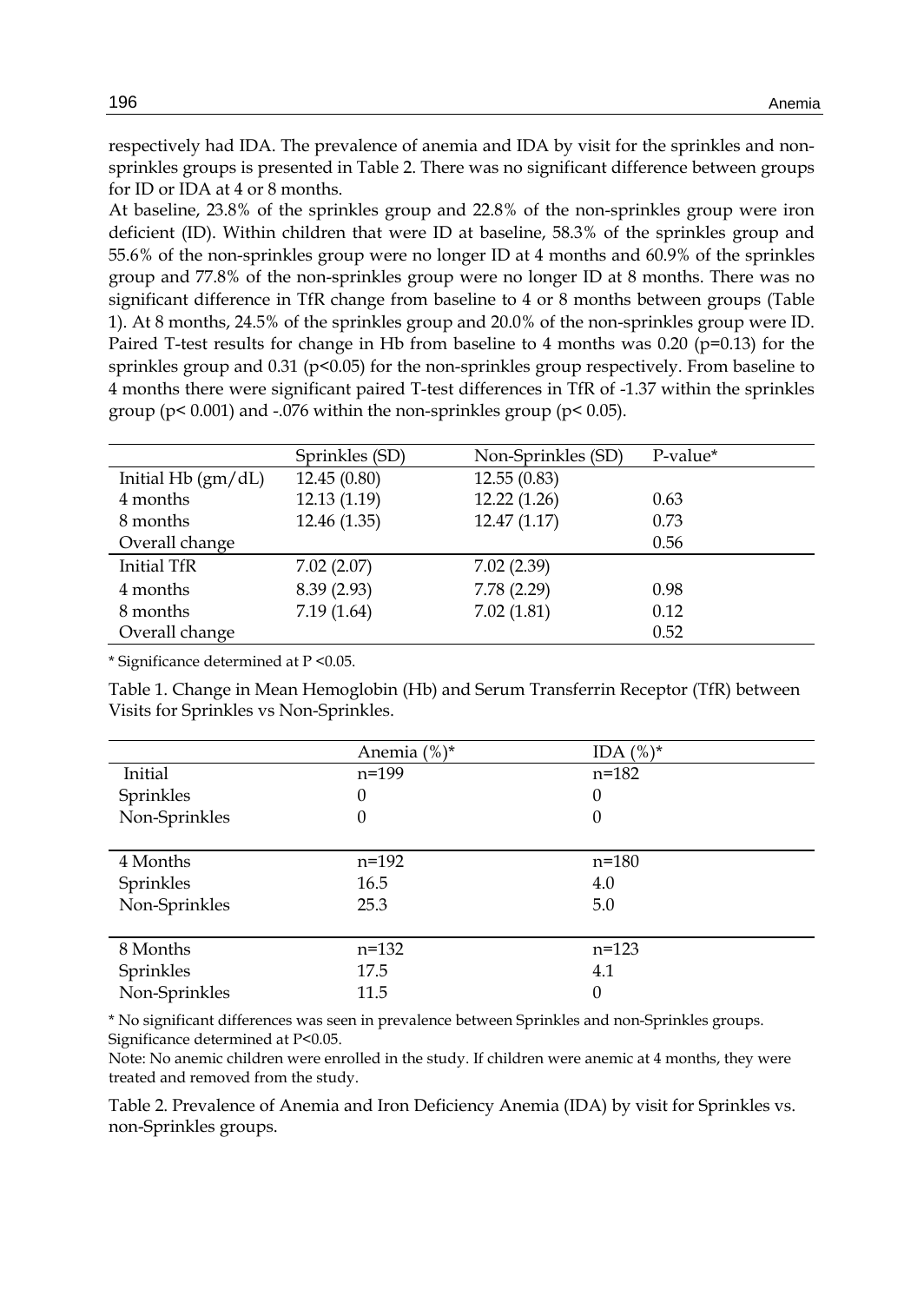#### **3.3 Anthropometric measurements**

There was no significant difference between baseline and 4 and 8 months in the sprinkles group compared to the non-sprinkles group when comparing change in mean height, weight, weight-for-age Z-score, height-for-age Z-score, or weight-for-height Z-score (Tables 3 & 4). There was also no significant change between groups in the prevalence of stunting, underweight or wasting (Table 5).

|                     | Sprinkles | Non-Sprinkles | P-value* |
|---------------------|-----------|---------------|----------|
| Initial weight (kg) | 11.74     | 12.25         |          |
| 4 months            | 12.54     | 12.89         | 0.63     |
| 8 months            | 13.01     | 13.59         | 0.27     |
| Overall change      |           |               | 0.25     |
| Initial height (cm) | 84.45     | 85.94         |          |
| 4 months            | 87.05     | 88.65         | 0.62     |
| 8 months            | 89.82     | 91.07         | 0.35     |
| Overall change      |           |               | 0.35     |

\*Significance determined at P <0.05.

Table 3. Change in Mean Weight and Height between Visits for Sprinkles vs Non-Sprinkles.

|                                   | Sprinkles | Non-Sprinkles | P-value* |
|-----------------------------------|-----------|---------------|----------|
| Initial weight-for-age Z-score    | $-0.99$   | $-0.91$       |          |
| 4 months                          | $-0.98$   | $-1.0$        | 0.89     |
| 8 months                          | $-1.09$   | $-0.98$       | 0.73     |
| Overall change                    |           |               | 0.68     |
| Initial height-for-age Z-score    | $-2.04$   | $-1.99$       |          |
| 4 months                          | $-2.09$   | $-2.05$       | 0.75     |
| 8 months                          | $-2.07$   | $-2.09$       | 0.94     |
| Overall change                    |           |               | 0.96     |
| Initial weight-for-height Z-score | 0.20      | 0.31          |          |
| 4 months                          | 0.29      | 0.25          | 0.84     |
| 8 months                          | 0.17      | 0.34          | 0.66     |
| Overall change                    |           |               | 0.48     |

\*Significance in mean change between time intervals for Sprinkles vs non-Sprinkles. Significance determined at P<0.05.

Table 4. Change in Mean Weight-for-Age Z-score, Height-for-Age Z-score, and Weight-for-Height Z-score by Visit.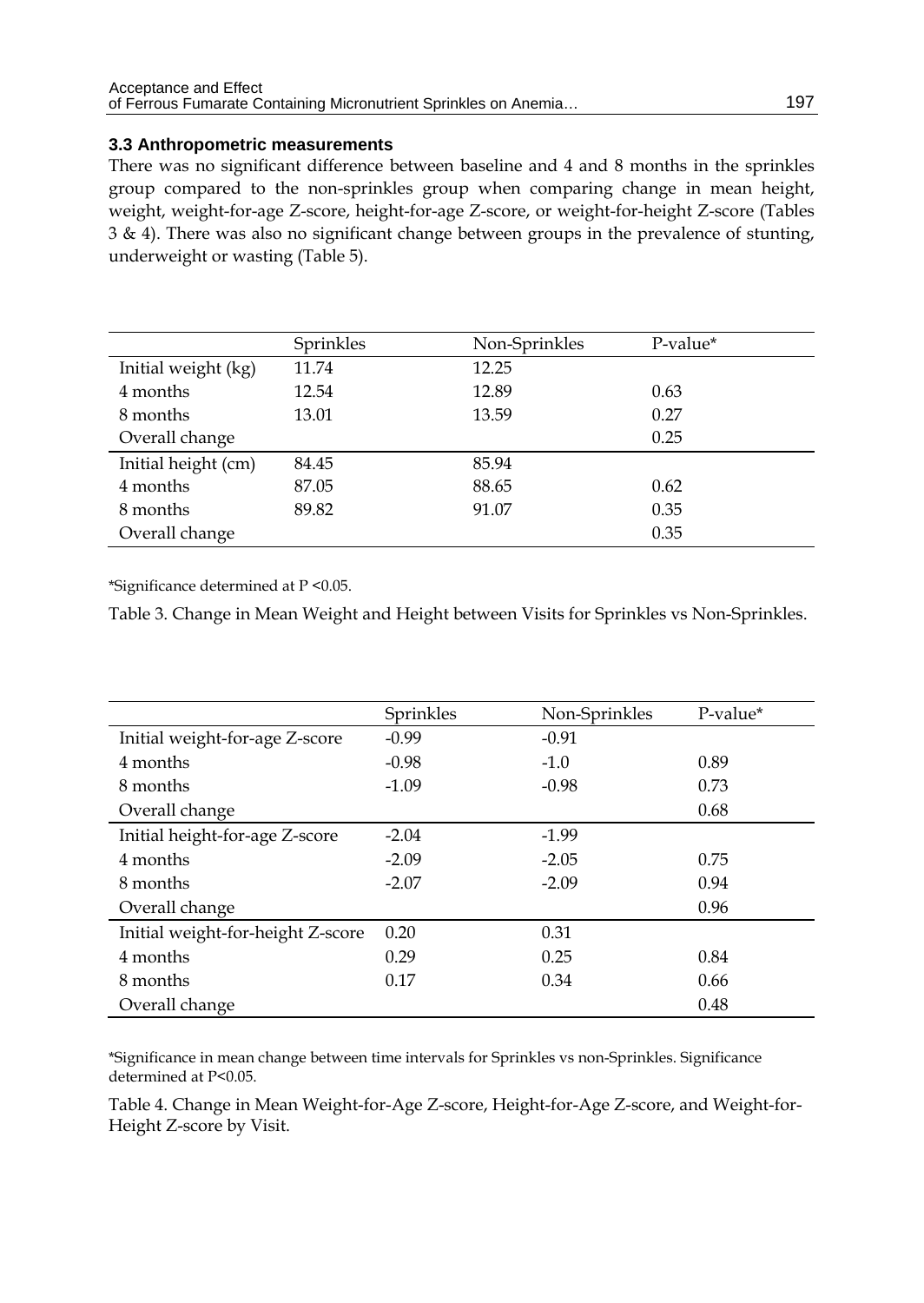|                      | Stunting $(\%)^*$ | Underweight (%)* | Wasting $(\%)^*$ |
|----------------------|-------------------|------------------|------------------|
| Initial $(n=195)$    |                   |                  |                  |
| Sprinkles            | 48.6              | 16.2             | 0.9              |
| Non-Sprinkles        | 54.8              | 14.3             | $\theta$         |
| All                  | 51.3              | 15.4             | 0.5              |
|                      |                   |                  |                  |
| 4 Months ( $n=187$ ) |                   |                  |                  |
| Sprinkles            | 51.9              | 13.5             | 0                |
| Non-Sprinkles        | 54.2              | 10.8             | 0                |
|                      |                   |                  |                  |
| 8 Months (n=168)     |                   |                  |                  |
| Sprinkles            | 46.3              | 14.7             | 0                |
| Non-Sprinkles        | 58.9              | 9.6              | 1.4              |
|                      |                   |                  |                  |

\* No significant difference was seen in prevalence between Sprinkles and non-Sprinkles groups. Significance determined at P<0.05.

Table 5. Prevalence of Stunting, Underweight and Wasting by Visit for Sprinkles vs. Non-Sprinkles groups

Stunting = height-for-age Z-score <-2; Underweight = weight-for-age <-2 Z-scores; wasting = weight-for-age <-2 Z-scores.

#### **3.4 Sprinkles use and acceptability**

Based on parental responses and counting of the returned empty sprinkles packets, children who received sprinkles used an average 108 of 120 (90%) packets. The number of packets consumed ranged from 24 to 120. Of children who received sprinkles, 55% used all 120 packets, and 86% used more than 100 packets. The majority of families, 92%, used seven packets per week with a range from 3 to 7 packets per week. Parents reported that only 3 children (2.75%) disliked food with sprinkles added, 1 child had diarrhea, and one had difficulty in administering sprinkles. Rice, beans and soup were the foods most commonly mixed with the sprinkles. Sprinkles in food were not noticed by 54.1% of the children, 32.1% liked the food better with the sprinkles and 13.8% did not like the food with sprinkles. They were found easy to use in food preparation by 98.2% of the families and one parent reported that it was difficult to use daily and another reported that it took added time. All of the participants reported that they would continue to use the sprinkles if they were delivered free through the MoH clinic.

# **4. Discussion**

## **4.1 Anemia and iron status**

Only three other studies were located that reported information on sprinkles trials in subjects that were not anemic at the beginning of the study (Lundeen et al., 2010; Giovannini et al., 2006; Zlotkin et al., 2003a). Daily use of sprinkles for 2 months in anemic (72%) and non-anemic children ages 6 to 36 months revealed that within the non-anemic children receiving sprinkles 28% became anemic compared to 50% in the non-sprinkles group (Lundeen et al., 2010).

A 12 month double-blind, placebo-controlled trial in children aged 6 months by Giovannini et al. (2006) included both anemic and non-anemic children within the analysis (mean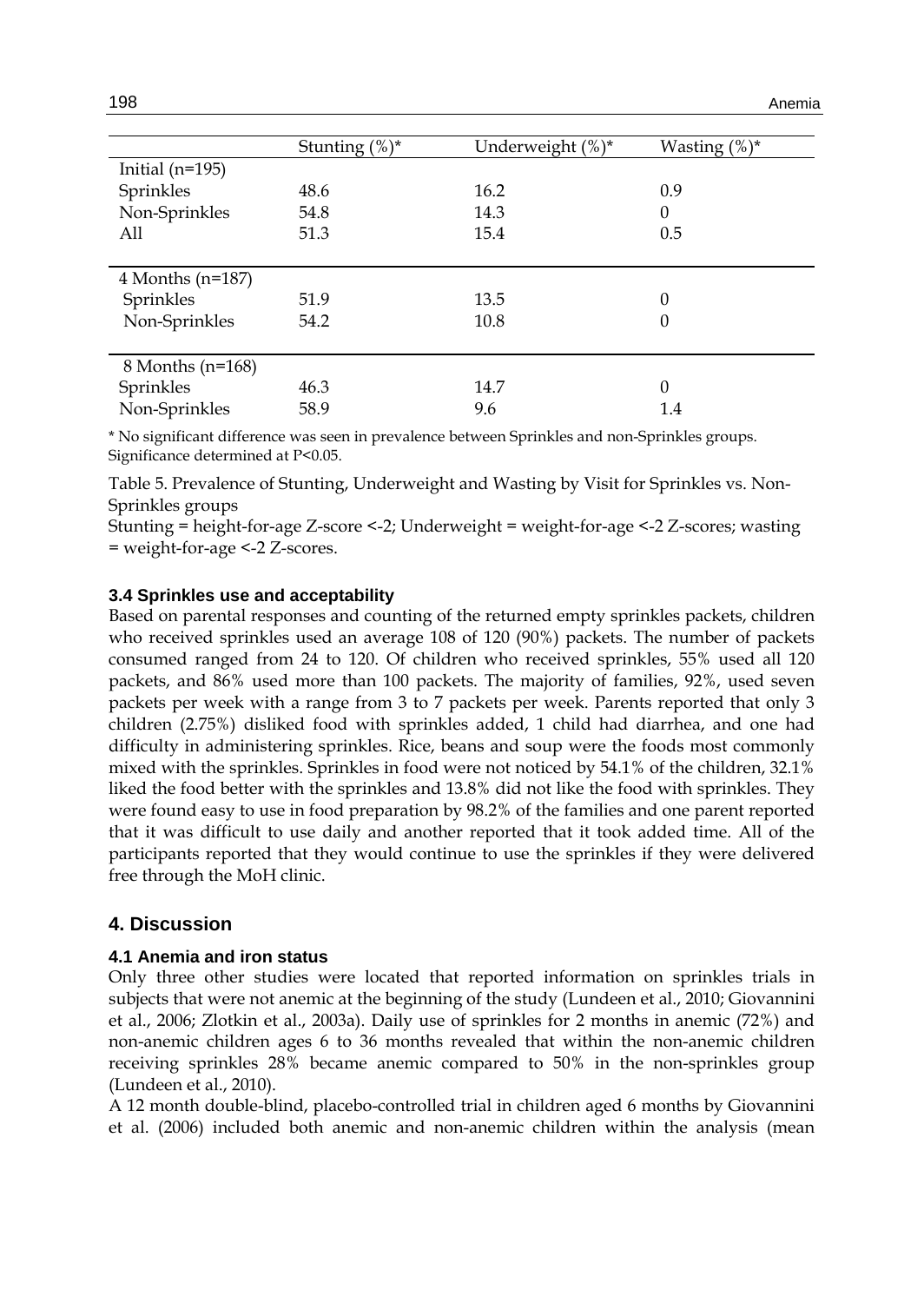baseline Hb  $\geq$  10.1 g/dL) and did not report results for non-anemic children only. Prevalence of anemia was significantly reduced in infants receiving either of the sprinkles supplements (Giovannini et al., 2006). A 6 month study performed by Zlotkin et al. looked at the effectiveness of microencapsulated iron (II) fumarate sprinkles with and without vitamin A, iron (II) sulfate drops or placebo sprinkles in preventing the recurrence of anemia in non-anemic (Hb  $\geq 10.0$  g/dL) children between the ages of 8-20 months (2003a). From baseline to the end of the supplementation period, there were no significant changes seen in the mean Hb or ferritin within the four groups and the children that became anemic were equally distributed among groups (Zlotkin et al., 2003a). Within the study, 82.4% of the children from all four groups remained in their non-anemic status, while 77.1% of children maintained their non-anemic status during the post-supplementation period (Zlotkin et al., 2003a). Zlotkin et al. (2003a) concluded that their findings do not support the continued use of long-term prophylactic iron supplementation to maintain iron status in children treated previously for IDA. Within the current study, there were also no significant changes in Hb or iron status between the sprinkles or non-sprinkles groups. Though the change in Hb over the study and the anemia prevalence was not significantly different between groups, a decrease in Hb is a late finding in IDA (Provan, 1999). An additional study being conducted by Bilenko et al. (2010) is similar to the current study in that the objective is to evaluate the efficacy of sprinkles in primary prevention of iron and other micronutrient deficiencies; however, results of the study are pending.

 Studies performed in several countries have shown that sprinkles are effective in treating IDA, and that sprinkles are more effective and more easily administered than iron drops due to less side effects (Hirve et al., 2007; Schauer & Zlotkin, 2003; Zlotkin et al., 2004). Efficacy has been shown with sprinkles including formulations containing relatively low amounts of iron, and better results were achieved with daily dosing versus weekly dosing (Christofides et al., 2006; Giovannini et al., 2006; Menon et al., 2007; Shareiff et al., 2006). An analysis of studies that used dispersion of micronutrients in sachets completed by Horton et al. (2010) resulted in an increase in Hb concentration of  $0.057$  g/dL and IDA was reduced as compared to controls. When allowing flexible administration of micronutrient sprinkles compared to daily administration Hb was significantly higher in the group allowed flexible administration and resulted in an anemia prevalence decrease by 65% vs. 51% (Ip et al., 2009).

In comparison with other studies (Adu-Afarwuah et al., 2008; Giovannini et al., 2006; Zlotkin et al., 2003a), this study attempted to determine the utility of sprinkles to prevent anemia in non-anemic children. The prevention of anemia within children can lower the risk of developing cognitive and physical impairments (Grantham-McGregor & Ani, 2001). Giovannini et al. compared the efficacy of iron plus folic acid and zinc, iron plus folic acid alone, or a placebo and within the two sprinkle supplement groups there was no significant change in the rate of ID; however, the occurrence of ID increased in the placebo group (Giovannini et al., 2006).

A study completed by Adu-Afarwuah et al. compared the effectiveness of sprinkles, crushable Nutritabs, fat-based Nutributter, or a placebo on Ghanaina infants from 6 to 12 months of age (2008). This study showed that the risk of ID or anemia was significantly lower in the three intervention groups compared to the control group (Adu-Afarwuah et al., 2008). A meta-analysis evaluating the effect of multiple micronutrients in micronutrient deficient children, resulted in small but significant improvements in Hb (effect size=0.39) (Allen et al., 2009). In a randomized comparison of the effects of sprinkles, foodlets and iron drops, iron status improved in all treatment groups though there was no difference in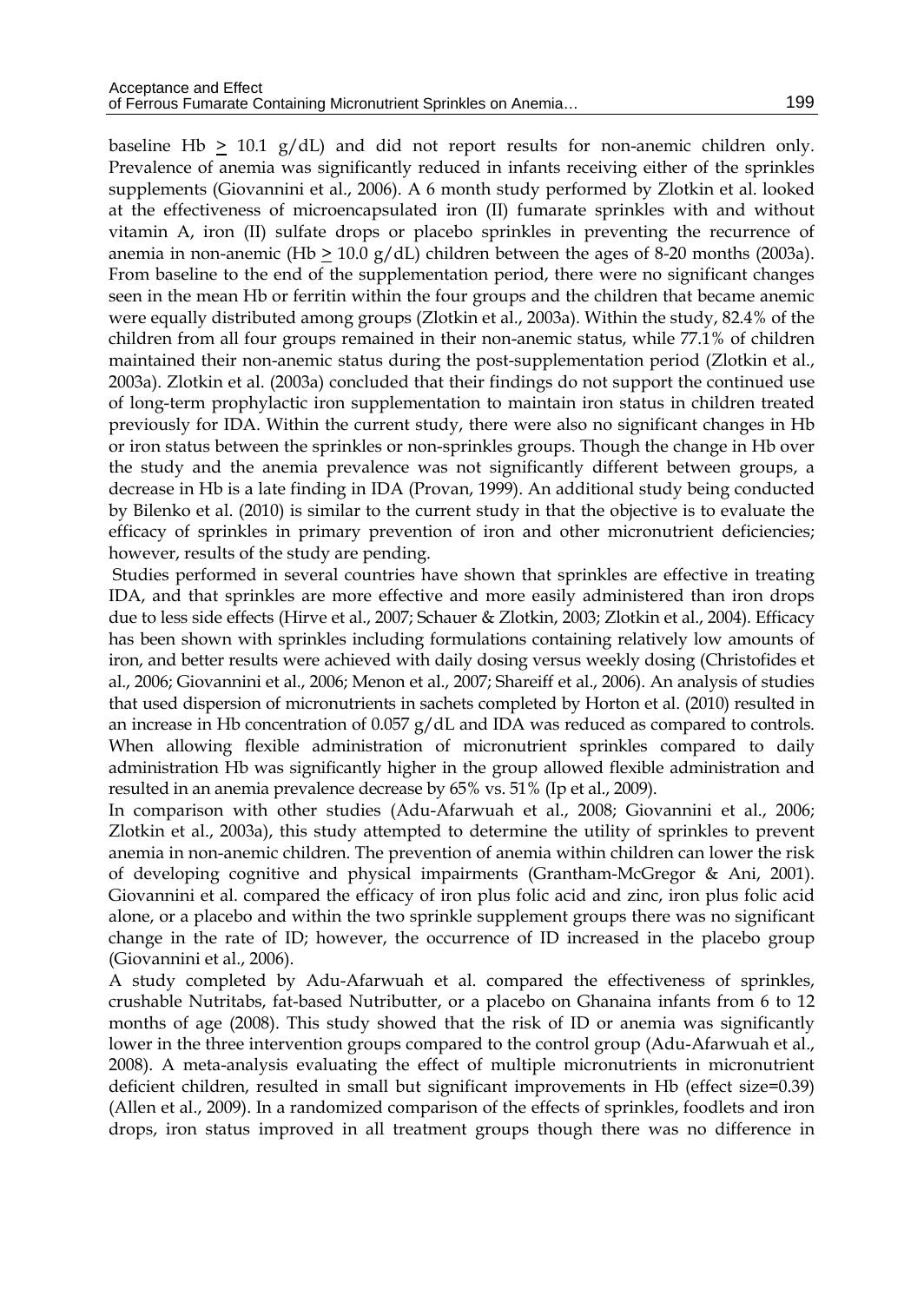change in anemia prevalence; however, drops resulted in significantly greater changes in Hb and serum ferritin (Samadpour et al., 2011).

Other studies determined the effectiveness chewable tablets in the prevention of iron deficiency (Smuts et al., 2005; Lopez de Romaña et al., 2005). Children from South Africa, Peru, Vietnam, and Indonesia were randomly assigned to one of four intervention groups: a daily placebo, a weekly multiple micronutrient supplement, a daily multiple micronutrient supplement, or a daily iron supplement and results showed that the overall prevalence of anemia decreased over the course of the study in all four intervention groups (Smuts et al., 2005). Iron deficiency increased in the placebo and weekly micronutrient supplement groups while decreasing in the daily iron and daily micronutrient supplement groups (Smuts et al., 2005). Lopez de Romaña et al. determined the efficacy of different micronutrient supplements in preventing growth failure, anemia, and other micronutrient deficiencies in Peruvian infants (2005). Infants between the ages of 6 to 12 months were randomly assigned to receive a placebo, a weekly dose of multiple micronutrients, a daily dose of multiple micronutrients, or a daily dose of iron (Lopez de Romaña et al., 2005). The prevalence of anemia decreased in all intervention groups; however, the decrease was not significant in the placebo group and anemia was best controlled by daily micronutrient supplements containing iron (Lopez de Romaña et al., 2005).

Additional studies have included treatment for anemic children (Rosado et al., 2010; Christofides et al., 2006; Menon et al., 2007; Zlotkin et al., 2004; Zlotkin et al., 2001). The use of sprinkles in the treatment of anemia has been shown to be successful within children and infants (De-Regil et al., 2011; Zlotkin et al., 2001; Zlotkin et al., 2003b). In a compilation of six studies, home fortification with sprinkles resulted in anemia reduction by 31% (RR 0.69) and in four studies, iron deficiency was reduced by 51% (RR 0.49) (De-Regil et al., 2011). In an efficacy study of different strategies to treat anemia in children, all treatments significantly increased Hb and total iron concentration; however, ferritin did not change significantly (Rosado et al., 2010). A study by Zlotkin et al. looked at the treatment of anemic children ages between 6 months to 18 months in Ghana and demonstrated that over 50% of children treated with sprinkles were successfully cured (Zlotkin et al., 2001). Menon et al. showed a drop in anemia prevalence from 52.3% to 28.3% in children receiving sprinkles with the fortified wheat-soy blend (WSB) compared to the WSB only, which showed an increase in anemia prevalence from 37% to 45% (2007). Christofides et al. found that various doses of sprinkles and iron drops garnered significant changes in Hb concentration and the prevalence of IDA decreased significantly over the course of the study (2006).

#### **4.2 Anthropometric measurements**

Higher rates of stunting are seen in Honduras than in its neighboring countries and income peers (World Bank, 2010). Within Honduran children under five years of age, 29% suffer from stunting, 11% from underweight and 1% from wasting (UNICEF, 2010). Growth parameters measured in Honduran children ages 12 to 71 months during the 1996 National Micronutrient Survey revealed that 38% were stunted, 24% were underweight, and 1% were wasted (Nestel et al., 1999). The prevalence of stunting, underweight and wasting within rural Honduran children ages 6 to 60 months was 57%, 33%, and 3.5% respectively (Tolson et al., 2010). Analysis of the 2006 Honduran Demographic and Health Survey data revealed that children that were wanted and had adequate parental care resulted in significant effects on children's height-for-age growth status (Sparks, 2011).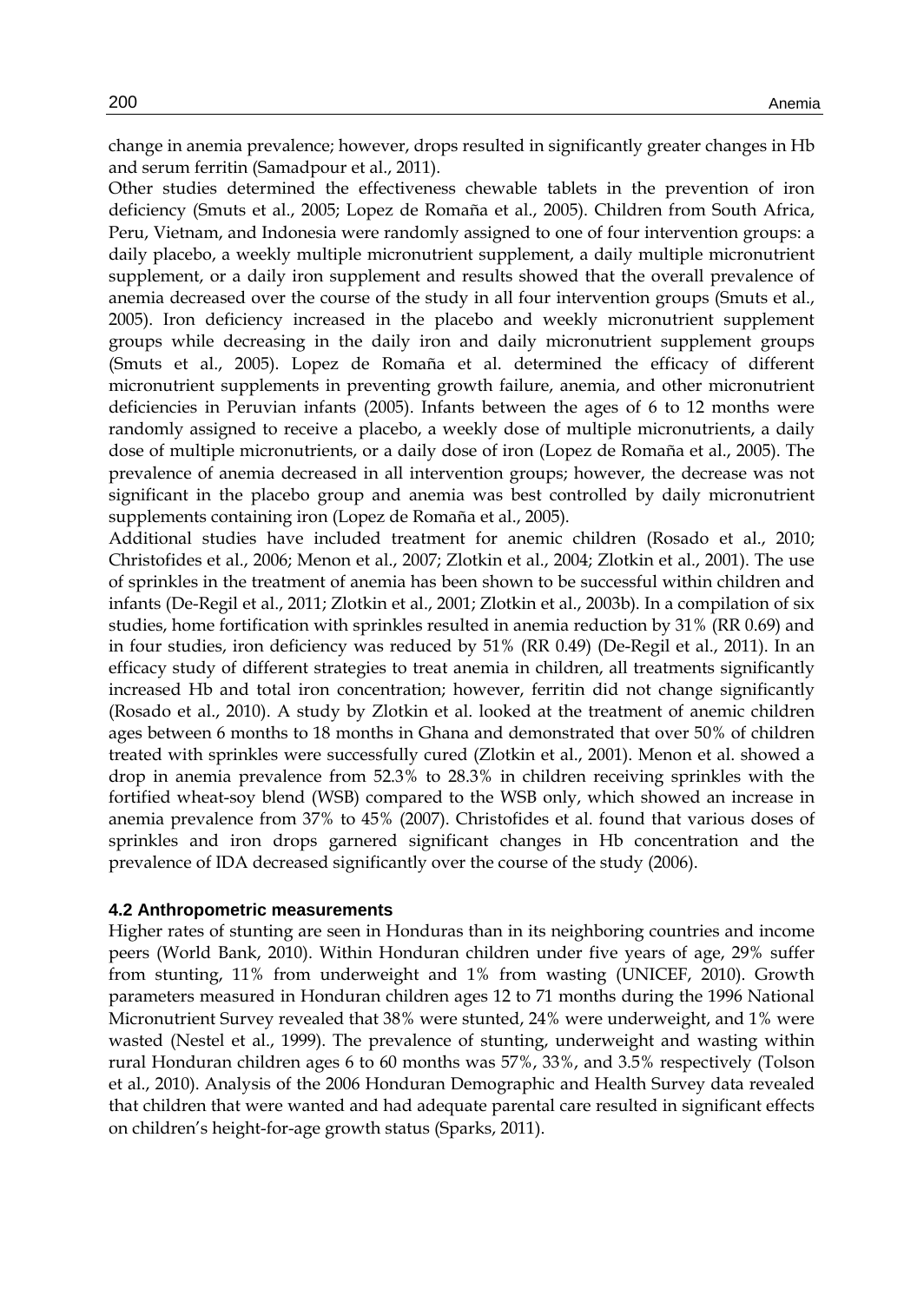In a pooled analysis of 55 studies completed by Horton et al. (2010) they noted no benefit of iron supplementation on growth. Multi-micronutrient fortified energy-dense, fat-based Nutributter resulted in significantly greater WAZ and HAZ, than the use of micronutrient home fortification in either sprinkles or crushed tablets (Adu-Afarwuah et al., 2007). Even though sprinkles was successful in treating anemia in infants and young children, it did not promote catch-up growth in a stunted and wasted population in Ghana (Zlotkin et al., 2003a). Prevention of growth faltering was not noted in a double-blind, masked, controlled trial in infants provided iron or multiple micronutrients as compared to placebo (Lopez de Romana et al., 2005). When pooling data from four countries, a daily micronutrient supplement proved the most effective in promoting significant weight gain; however, there was no difference in height gain (Smuts et al., 2005). A compilation of eight trials (3748 participants) on the use of micronutrient powders in home fortification of foods showed no effect on growth (De-Regil et al., 2011). A four month evaluation of iron supplements in varying forms provided to anemic children also resulted in no difference in growth parameters (Rosado et al, 2010). In a meta-analysis evaluating the effect of multiple micronutrients on child growth, the intervention resulted in small but significant improvements in height/length (effect size=0.13) and weight (effect size= 0.14) (Allen et al., 2009). In a 4 month trial comparing efficacy of sprinkles, foodlets and drops, there was no significant difference in anthropometric measurements, or change in prevalence of underweight, stunting and wasting between treatment groups (Samadpour et al, 2011).

## **4.3 Sprinkles use and acceptability**

The overall use of sprinkles within this study was well accepted with 55% of participants using all of the packets provided for the 4 month intervention. Lundeen et al. (2010) found that on average 45 of 60 sprinkles packets were consumed with 38.8% of participants consuming all 60 packets and 83.1% of children eating the entire portion of food mixed with the sprinkles. In a study conducted by Loechl et al. (2009), 63% of mothers reported using the sprinkles every day based on survey results and 86% based on exit interview results.

Other studies have compared alternative treatments of anemia to sprinkles (Christofides et al., 2006). One study showed that 92.9% of children had a strong dislike for the iron drops while only 6.5% objected to the consumption of sprinkles (Zlotkin et al., 2003a). Hirve et al. (2007) found that the side effects such as diarrhea, vomiting, staining of teeth, and stool discoloration were all significantly higher in the iron drops group than compared to sprinkles. In a study conducted by Adu-Afarwuah et al. (2008), 96.9% of mothers thought it was easy to give the sprinkles supplement, 89.6% said that the child accepted the food well, 95.9% did not have any major problems feeding the sprinkles to the child and 100% had a good impression of the sprinkles supplement. Allowing flexible administration vs. daily administration of micronutrient sprinkles improved adherence and was more acceptable (Ip et al., 2009). In an evaluation of iron drops vs. sprinkles, both groups had generally pour adherence and overall, there was no significant difference between groups (Geltman et al., 2009). Eighty percent of respondents in the sprinkles group vs. 69% in the drops group would use them again; however, the difference was not significant. There was a significant difference between the sprinkles vs. the drops group of respondents being concerned about using a new products and about the product's safety (Geltman et al., 2009).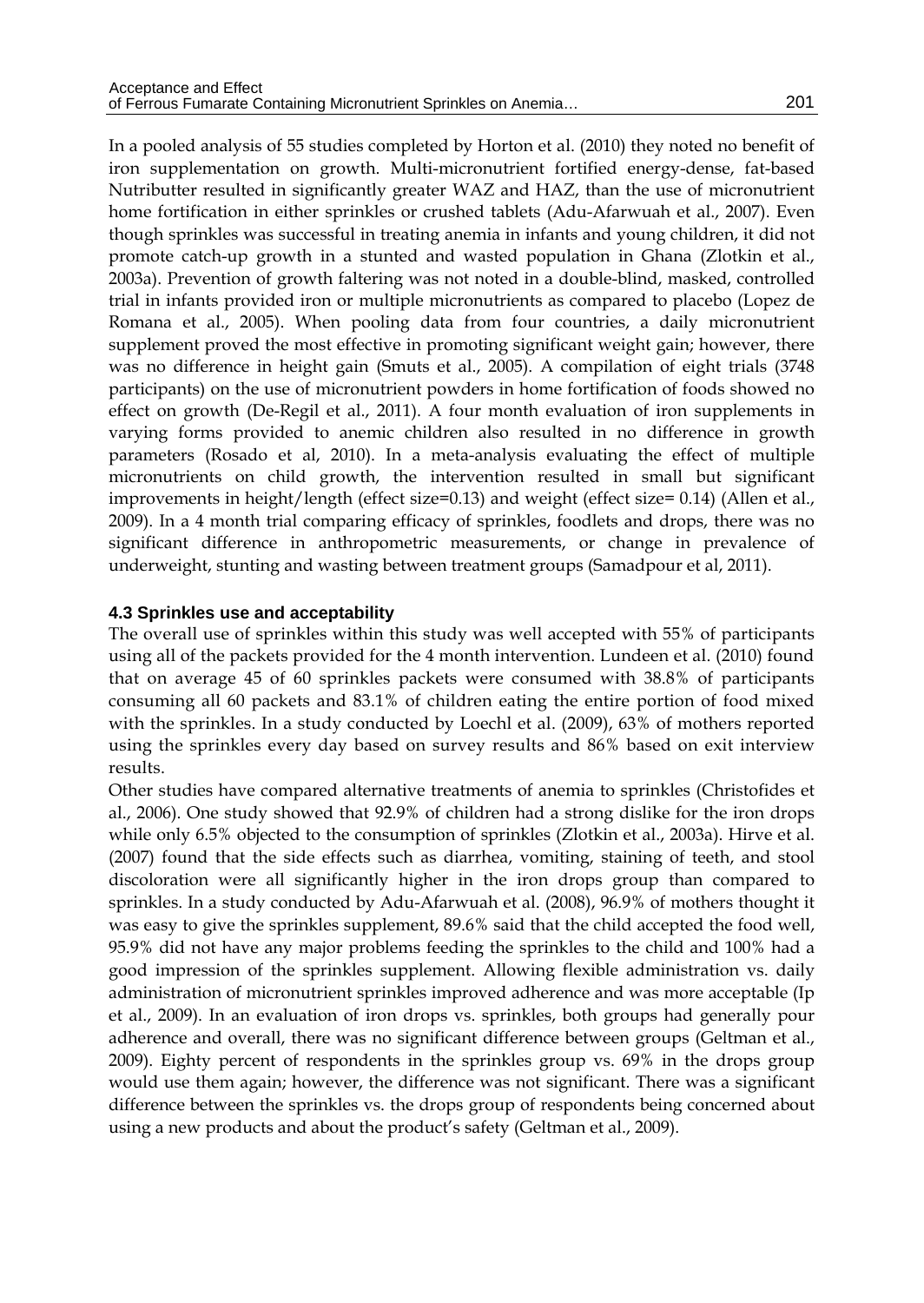#### **4.4 Use of anti-parasitic medication**

At each home visited anti-parasitic medication for children > 2 years of age was provided per MoH protocol. Because helminth infection is common in Honduras (Smith et al., 2001) and is a significant contributing factor to anemia (Bethony et al., 2006; Brooker et al., 2006), this intervention itself likely impacted the prevalence and severity of anemia in both groups (Stoltzfus et al., 1998) thus confounding results focused on the effect of sprinkles. It is important to note that at end of the study, the percentage of children with anemia in each group was less than the general prevalence of anemia among Honduran children.

Study strengths included the large number of participants in this randomized design used to determine efficacy of sprinkle supplements for the prevention of anemia in children ages 6 to 60 months. The large number of participants helps to prove the reliability of the effectiveness of the sprinkles compared to no treatment (Brooker et al., 2006). Altitude was collected at the household for accurate determination of the participants altitude adjusted Hb. Household data collection was convenient for participants. As a measure of compliance, participants were required to turn in empty and leftover sprinkle packets at the 4 month follow-up visit. The field friendly DBS method allowed measurement of iron status and eliminated the requirements for venipucture, a highly trained phlebotomist, centrifugation, and immediate ultra cold storage. Limitations of the study include the DBS were obtained in a field environment and they were not available for all participants due to parental refusal or inadequate blood sample size for analysis. Regarding sprinkle acceptability, parent reports were relied upon and may not be entirely accurate. The areas where the study was conducted were assigned by the Honduran MoH and included rural homes with low socioeconomic status. While this may be a representative sample for much of the population in Honduras, our results may not be applicable to children in different settings.

#### **5. Strategies to address anemia and iron deficiency**

If the MDG of reducing the proportion of people suffering from hunger is to be achieved by 2015, nutrition must be given higher priority and should include simple, cost-effective measures delivered particularly from conception to two years after birth (United Nations, 2011). These measures should incorporate improved maternal nutrition and care, breastfeeding within one hour of birth, exclusive breastfeeding for the first 6 months of life, and timely, adequate, safe, and appropriate complementary feeding and micronutrient intake between 6 and 24 months of age (United Nations, 2011).

A lifecycle approach to the problem is required to control iron deficiency and should include effective public health programs that consider the whole reproductive cycle and create a combination of strategies that are complementary and comprehensive across vulnerable periods (Stoltzfus, 2011). Anemia prevention and control strategies include: 1) increased food diversity with increased iron bioavailability and improved dietary quality and quantity; 2) biofortification, fortification of staples with iron, open market fortification of processed food, targeted fortification; 3) iron and folic acid supplementation to high-risk groups; 4) disease control; and 5) improved knowledge and education on anemia prevention and control for policy makers and the general public (Balarajan et al., 2011).

When implementing large-scale programs it is essential to assess the coverage, compliance and effectiveness and the programs should promote a food-based approach, including fortification of staple foods and condiments for the general population as well as home fortificants for specific target groups, since they are more sustainable, less perceived as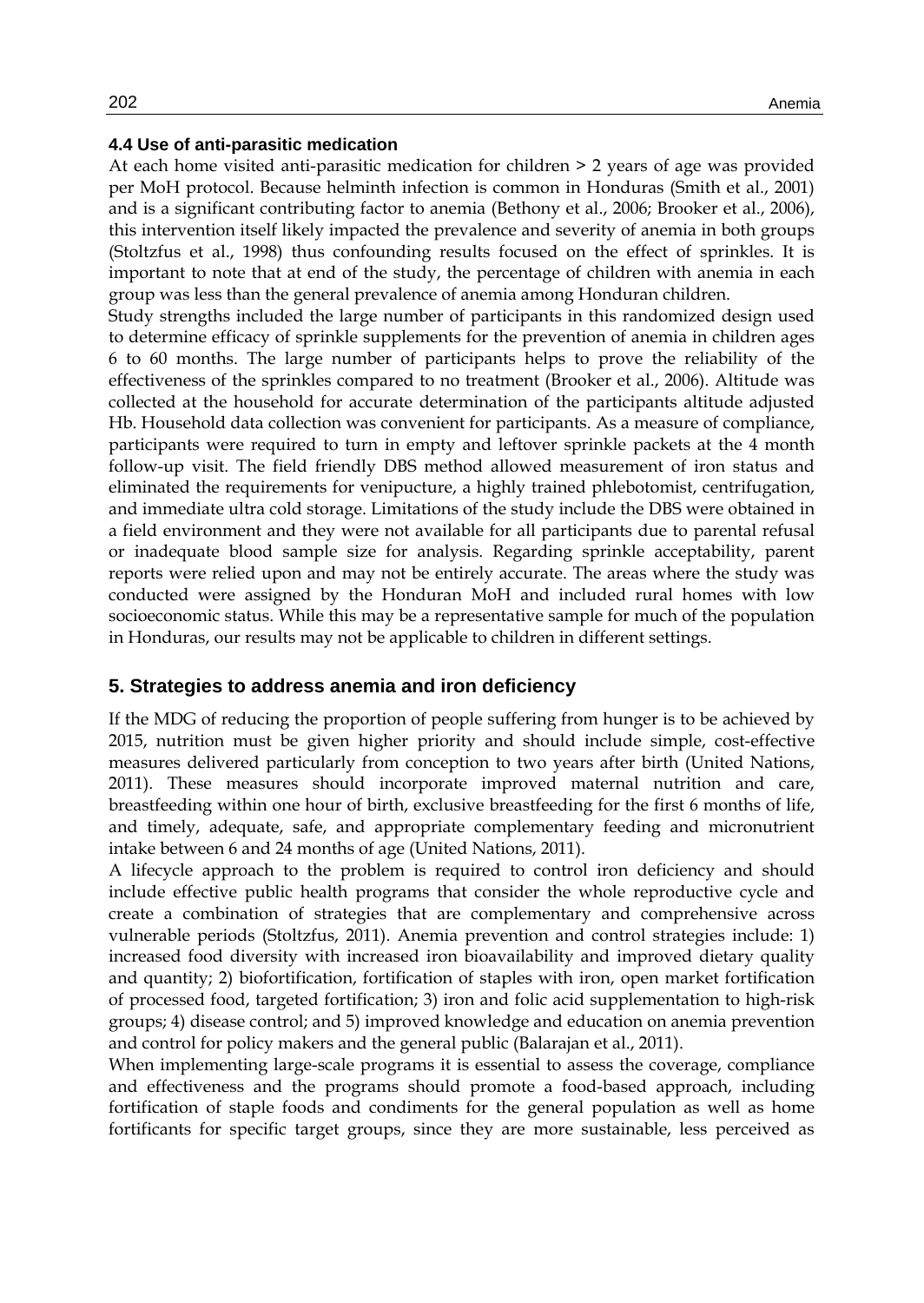treatment of a condition and are applicable for use in malaria-endemic areas (Badham et al., 2007). Prevention of ID requires policy and program guidance and working closely with decision makers about the what, when and how to implement and manage the program (Lutter, 2008). The widespread endemic of iron deficiency can be approached through a number of options which include dietary measures, fortification, supplementation, and treatment of infections/infestations and it is essential to consider that an effective resolution may vary by population subgroups, region and country (Milman, 2011). Using existing maternal and child health and nutrition programs to distribute micronutrient sprinkles and educate parents on their use is feasible and acceptable (Loechl et al., 2009).

Several recommendations from the World Bank Scaling up Nutrition paper (Horton et al., 2010) that can be implemented in partnership with the health sector in support of reducing the prevalence of anemia and iron deficiency include: 1) the use of multiple micronutrient powders and deworming drugs in children under the age of five years of age; 2) complimentary and therapeutic feeding interventions that provide micronutrient fortified and/or enhanced complementary foods for the prevention and treatment of moderate malnutrition among children 6-23 months of age; 3) promotion of breastfeeding, appropriate complementary feeding practices, and proper hygiene; and 4) iron fortification of staple foods for the general population.

Public health interventions addressing iron deficiency are one of the most cost effective with a cost-benefits ratio for iron programs estimated at 200:1 (Badham et al., 2007). On a worldwide scale, it would take an additional \$10.3 billion (U.S.) in public resource support to begin successfully alleviating undernutrition on a worldwide scale benefiting over 360 million (Horton et al., 2010). On a nationwide basis in Honduras, it is estimated that it would take \$6 million (U.S.) per year to scale up core micronutrient nutrition interventions and the costs are as low as \$0.05-8.46 per person annually with a return on investment as high as 6-30 times the cost (World Bank, 2010; Horton et al., 2010). To alleviate much of iron deficiency's burden, iron fortification of staple foods would cost \$0.20 (U.S.) per person per year, deworming cost would be \$0.25 (U.S.) per child 24–59 month per round per year, and iron-folic acid supplements for pregnant women would cost approximately \$2.00 (U.S.) per pregnancy (Horton et al., 2010). For sprinkles supplementation targeted to children 6–12 mo, it is estimated that cost per DALY saved could be as low as \$12 with a benefit: cost ratio of 37:1 (Horton, et al., 2006). When determining the cost effectiveness of home-fortification programs in a low income country with a high infant mortality rate and high prevalence of anemia, it is estimated that cost per DALY saved is \$12.2 and the present value of the gain in earnings is \$37 for each dollar spent on the micronutrient sprinkles program (Sharieff et al., 2006).

Iron fortification continues to be evaluated in a variety of food stuffs for efficacy and acceptance (Karn et al., 2011; Angeles-Agdeppa et al., 2011; Varma et al., 2007; Andersson et al., 2008; Adu-Afarwuah et al., 2008; Wegmuller et al., 2006; Hurrell et al., 2010; Faber et al., 2005; Torrejon et al., 2004); however, it is essential that the fortification efforts are supported politically, adequately marketed, cost effective and have long-term commercial commitment (Angeles-Agdeppa et al., 2011). Iron supplementation and fortification are effective in controlling iron deficiency in populations and bioavailability of the iron is an important factor, iron status should be used and monitored to assess fortification requirements and efficacy (Zimmermann & Hurrell, 2007).

When implementing anemia prevention strategies the focus should be on preschoolers and adolescent women and on integrated public health programs (Boy et al., 2009). Lutter (2008) recommends iron prevention programs targeted during pregnancy, at birth, the immediate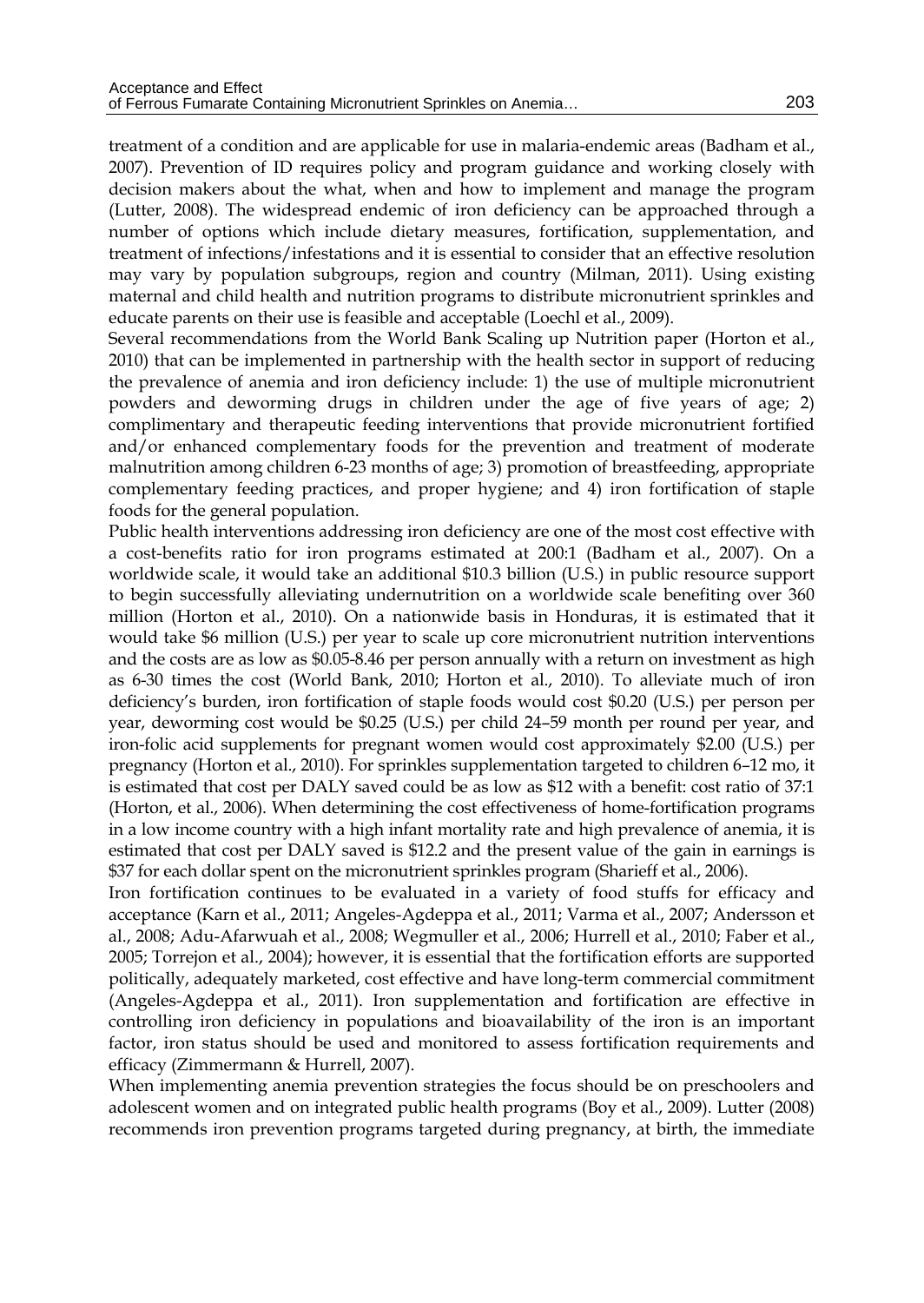postnatal period and during the first 24 months of life and to not underestimate the challenges of delivery through the public health systems. Recommended practices for children ages 6-24 months include iron rich complementary foods, micronutrient supplements (medicinal iron supplements, micronutrient sachets, fortified complementary foods, lipid-based spreads) and deworming (Lutter, 2008).

National decision makers in each country are responsible to select the type and quantity of micronutrients added to foodstuffs and their decision should be based on their country's situation. The WHO recommends designing flour fortification programs based on four average wheat flour consumption ranges, the type of iron fortification compound (NaFeEDTA, ferrous sulfate, ferrous fumarate, or electrolytic iron) and flour extraction rate (low or high) (Hurrell et al., 2010). Wheat flour fortification programs were evaluated in 78 countries and only nine of the national programs could potentially result in a significant positive impact on iron status and that updated legislation is required to maximize the potential of meeting iron needs through fortification of wheat flour (Hurrell et al., 2010).

Genetic engineering of grains to increase iron content and bioavailability and selective plant breeding are also avenues being explored to combat iron deficiency (Zimmermann & Hurrell, 2007; Lucca et al., 2001 & 2006). Biofortified crops complement fortification and supplementation programs and are an option that provides a rural-based intervention that reaches more remote populations and then transfers into urban populations as production surpluses are marketed (Bouis et al., 2011). New iron fortification technologies that eliminate detrimental effects on taste, appearance, and product stability and that do not interfere with iron bioavailability show promising results (Mehansho, 2006).

Sustainable strategies for the prevention and control of iron deficiency require food based and non food based approaches incorporating agriculture, health, commerce, industry, education, communication and local nongovernmental organizations (Lokeshwar et al., 2011). Barriers to effective implementation of anemia prevention and control strategies include insufficient political priority, lack of resource commitment, lack of institutional and operational capacity, restricted financial access, poor awareness of the magnitude of disease burden, and lack of knowledge and education (Balarajan et al., 2011).

Strategic research is required to address the effective prevention and control of iron deficiency and its consequences in young children living in low-income countries and should address: 1) scaling up known effective interventions, 2) evaluating cost-effective alternatives that are likely to work, 3) efficacy research to discover promising practices that lack proven interventions, and 4) determining physiological processes and mechanisms underlying the risks and benefits of supplemental iron for children exposed to infectious diseases (Stoltzfus, 2008).

## **6. Conclusions**

Within this study of non-anemic rural Honduran children ages 6 to 60 months, there were no statistically significant differences between the sprinkles and non-sprinkles groups when comparing change in mean Hb, TfR, and anthropometric measurements or prevalence in anemia, iron deficiency, stunting, underweight and wasting. However, at the end of the study, prevalence of anemia in each study group was less than the general prevalence of anemia for Honduran children. Sprinkle compliance was good; they were well tolerated by children and were accepted among the participating families. Additional research is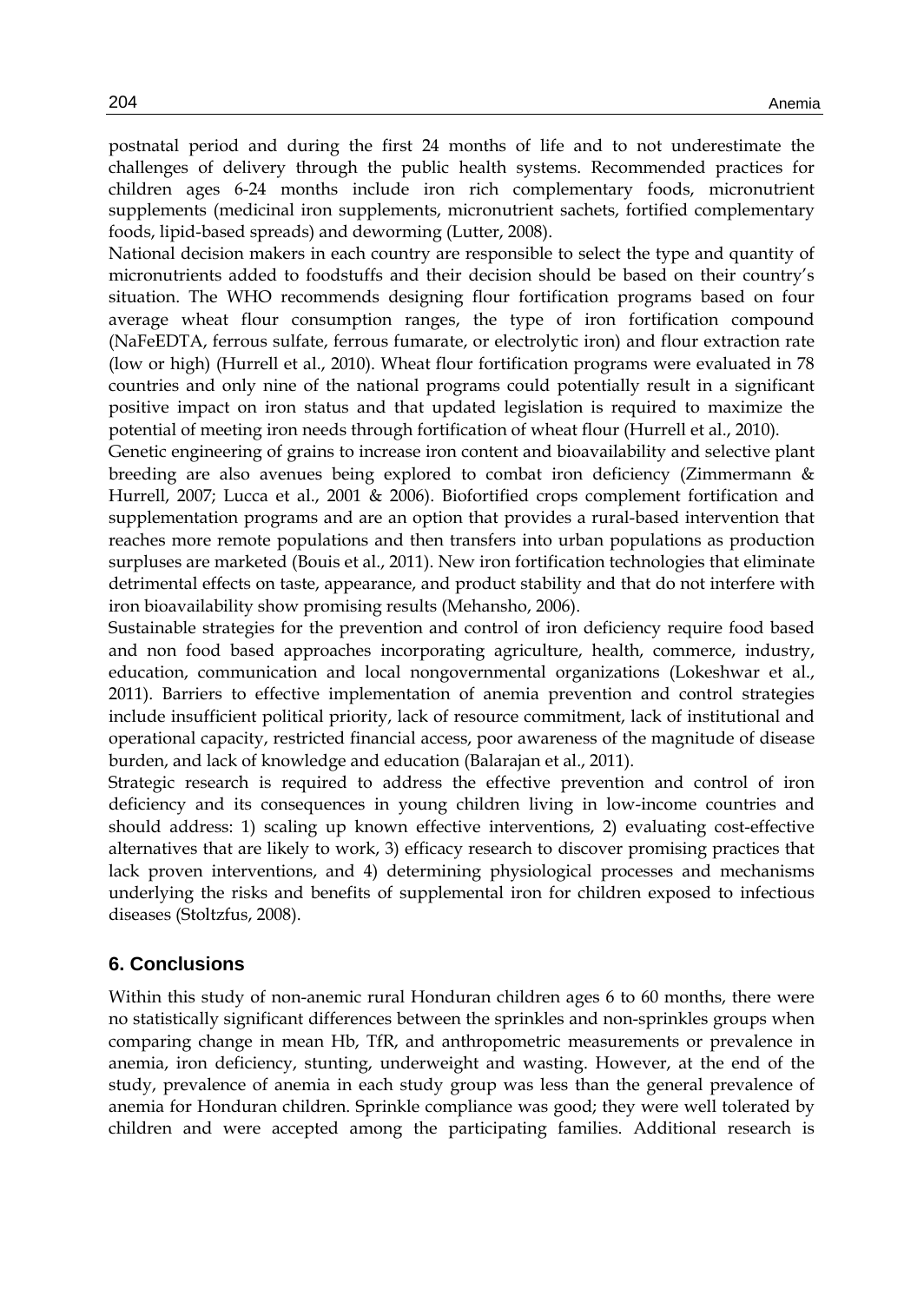required to determine efficacy of sprinkles for anemia prevention in larger populations and over longer periods of time.

# **7. Acknowledgements**

Funding was provided by Wilford Hall Medical Center, San Antonio, TX; South Dakota State University Agricultural Experiment Station, Brookings, SD; and the Center for Disaster and Humanitarian Assistance Medicine, Uniformed Services University of the Health Sciences, Bethesda, MD. Micronutrient sprinkles were provided by Heinz Company, Canada.

## **8. References**

- Adu-Afarwuah S, Lartey A, Brown, KH, Zlotkin S, Briend A, Dewey K. (2008). Home fortification of complementary foods with micronutrient supplements is well accepted and has positive effects on infant iron status in Ghana, *Am J Clin Nutr*, 87:929-38
- Adu-Afarwuah S, Lartey A, Brown, KH, Zlotkin S, Briend A, Dewey K. (2007). Randomized comparison of 3 types of micronutrient supplements for home fortification of complementary foods in Ghana: Effects on growth and motor development, *Am J Clini Nutr*, 87:929-38
- Albalak R, Ramakrishnan U, Stein AD, Van der Haar F, Haber MJ, Schroeder D, Martorell R. (2000). Co-Occurrence of Nutrition Problems in Honduran Children, *J Nutr*, 130:2271-2273
- Allen LH, Peerson JM, Olney DK. (2009). Provision of multiple rather than two or fewer micronutrients more effectively improves growth and other outcomes in micronutrient-deficient children and adults, *J Nutr*, 139(5):1022-30
- Andersson M, Thankachan P, Muthayya S, Goud RB, Kurpad AV, Hurrell RH, Zimmermann MB. (2008). Dual fortification of salt with iodine and iron: a randomized, double-blind, controlled trial of micronized ferric pyrophosphate and encapsulated ferrous fumarate in southern India, *Am J Clin Nutr*, 88(5):1378-1387
- Angeles-Agdeppa I, Saises M, Capanzana M, Juneja LR, Sakaguchi N. (2011). Pilot-scale commercialization of iron-fortified rice: effects on anemia status, *Food Nutr Bull*, 32(1):3-12
- Badham J, Zimmermann MB, Kraemer K (ed). (2007). *The Guidebook Nutritional Anemia*. Sight and Life Press, Basel, Switzerland. (51 pages)
- Balarajan Y, Ramakrishnan U, Ozaltin E, Shankar AH, Subramanian S. (2011). Anaemia in low-income and middle-income countries, *Lancet.* 2011 Aug 1, [Epub ahead of print]
- Bethony J, Brooker S, Albonico M, Geiger SM, Loukas A, Diemert D, Hotez PJ. (2006). Soiltransmitted helminth infections: ascariasis, trichuriasis, and hookworm, *Lancet*, 367:1521-32
- Bilenko N, Belmaker I, Vardi H, Fraser D. (2010). Efficacy of multiple micronutrient supplementations on child health: study design and baseline characteristics, *Isr Med Assoc J*, 12(6):342-7
- Black RE, Allen LH, Bhutta ZA, Caulfield LE, de Onis M, Ezzati M, Mathers C, Rivera J. (2008) Maternal and child undernutrition: global and regional exposures and health consequences, *Lancet*, 371:243-60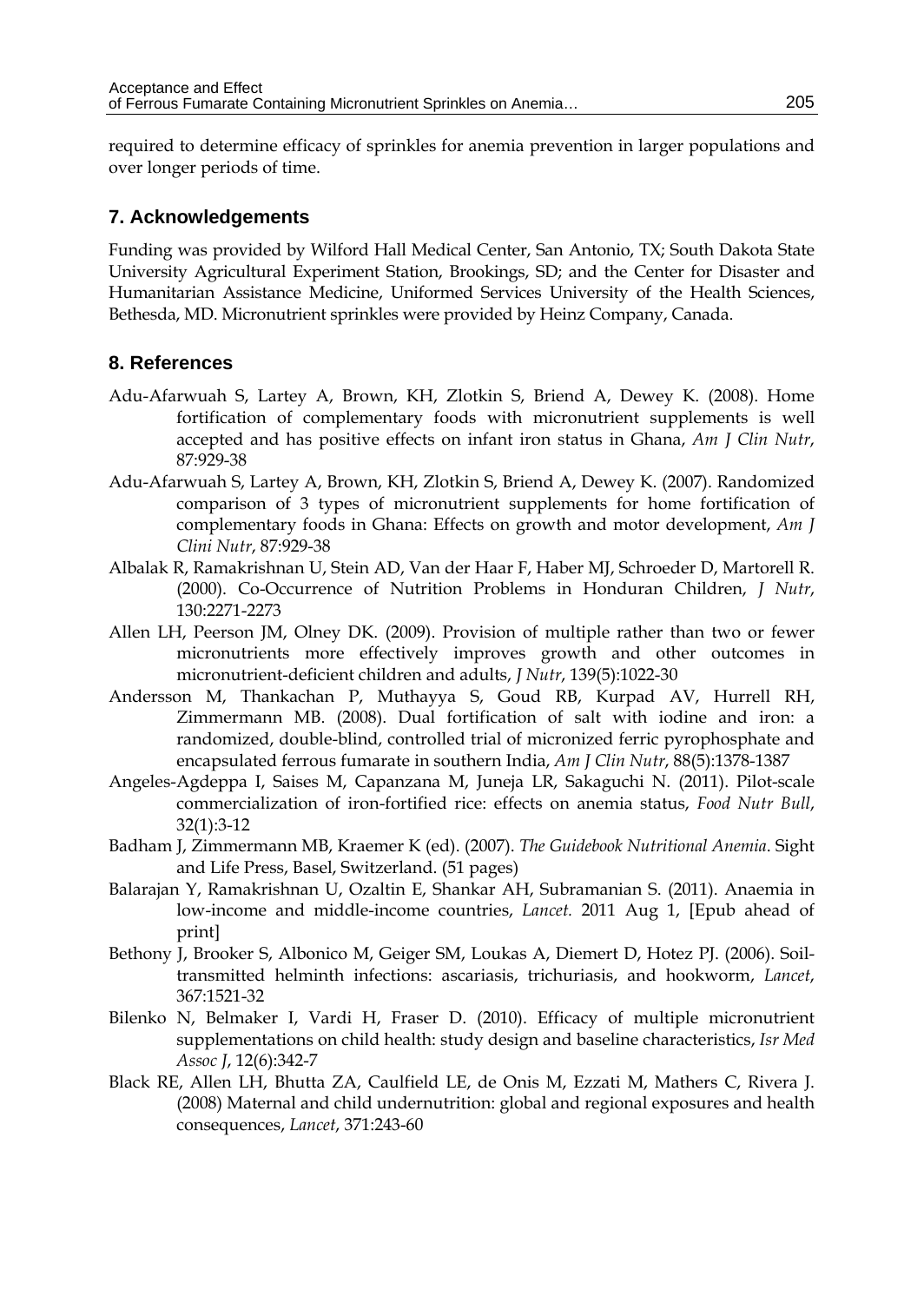- Bouis HE, Hotz C, McClafferty B, Meenakshi JV, Pfeiffer WH. (2011). Biofortification: a new tool to reduce micronutrient malnutrition, *Food Nutr Bull*, 32(1 Suppl):S31-40
- Boy E, Mannar V, Pandav C, de Benoist B, Viteri F, Fontaine O, Hotz C. (2009). Achievements, challenges, and promising new approaches in vitamin and mineral deficiency control, *Nutr Rev*, 67:S24-30
- Brooker S, Clements ACA, Hotez PJ, Hay SI, Tatem AJ, Bundy DAP, Snow RW. (Nov 2006). The co-distribution of Plasmodium falciparum and hookworm among African schoolchildren, *Malaria Journal*, 5(99), Accessed July 7, 2009, Available at http:www.malaria journal.com/ content/5/1/99
- Carter RC, Jacobson JL, Burden MJ, Armony-Sivan R, Dodge NC, Angelilli ML, Lozoff B, Jacobson SW. (2010). Iron deficiency anemia and cognitive function in infancy, *Pediatrics***,** 126(2):e427-34. Epub 2010 Jul 26
- Christofides A, Asante KP, Schauer C, Sharieff W, Owusu-Agyei S, Zlotkin S. (2006). Multimicronutrient sprinkles including a low dose of iron provided as microencapsulated ferrous fumarate improves haematologic indices in anaemic children: a randomized clinical trial, *Matern Child Nutr*, 2(3):169-80
- Corapci F, Radan A, Lozoff B. (2006). Iron deficiency in infancy and mother-child intereaction at 5 years, *J Dev Behav Pediatr*, 27(5):371-378
- Darnton-Hill I, Mora JO, Weinstein H, Wilbur S, Ritu Nalubola P. (1999). Iron and folate fortification in the Americas to prevent and control micronutrient malnutrition: An analysis, *Nutrition Reviews*, 57(1): 25-31
- Darnton-Hill I. (1998). Overview: Rationale and elements of a successful food-fortification programme, *Food Nutr Bull*, 19(2):92-100
- Dary O. (2007). The importance and limitations of food fortification for the management of nutritional anemia. In: Badham J, Zimmermann MB, Kraemer K (eds). *The Guidebook Nutritional Anemia*. Sight and Life Press, (pages 42-43)
- De-Regil LM, Suchdev PS, Vist GE, Walleser S, Peña-Rosas JP. (2011). Home fortification of foods with multiple micronutrient powders for health and nutrition in children under two years of age, *Cochrane Database Syst Rev*, Sep 7;9:CD008959 (83 pages)
- Dewey KG, Cohen RJ, Rivera LL, Brown KH. (1998). Effects of age of introduction of complementary foods on iron status of breast-fed infants in Honduras, *Am J Clin Nutr*, 67: 878-84
- Dewey KG, Cohen RJ, Brown KH. (2004). Exclusive breast-feeding for 6 months, with iron supplementation, maintains adequate micronutrient status among term, lowbirthweight, breast-fed infants in Honduras, *J Nutr*, 134:1091-98
- Erhardt, JG, Estes, JE, Pfeifer, CM, Biesalski, HK, Craft, NE. (2004). Combined measurement of ferritin, soluble transferrin receptor, retinol binding protein, and C-reactive protein by an inexpensive, sensitive, and simple sandwich enzyme-linked immunosorbent assay technique, *J Nutr*, 134: 3127-32
- Faber M, Kvalsvig JD, Lombard CJ, AJ Spinnler Benadé. (2005). Effect of a fortified maizemeal porridge on anemia, micronutrient status, and motor development of infants, *Am J Clin Nutr*, 82(5):1032-1039
- Finch CA, Cook JD. (1984). Iron Deficiency, *Am J Clini Nutr*, 39:471-77
- Flowers CH, Cook JD. (1999). Dried plasma spot measurements of ferritin and transferrin receptor for assessing iron status, *Clini Chem*, 45(10):1826-32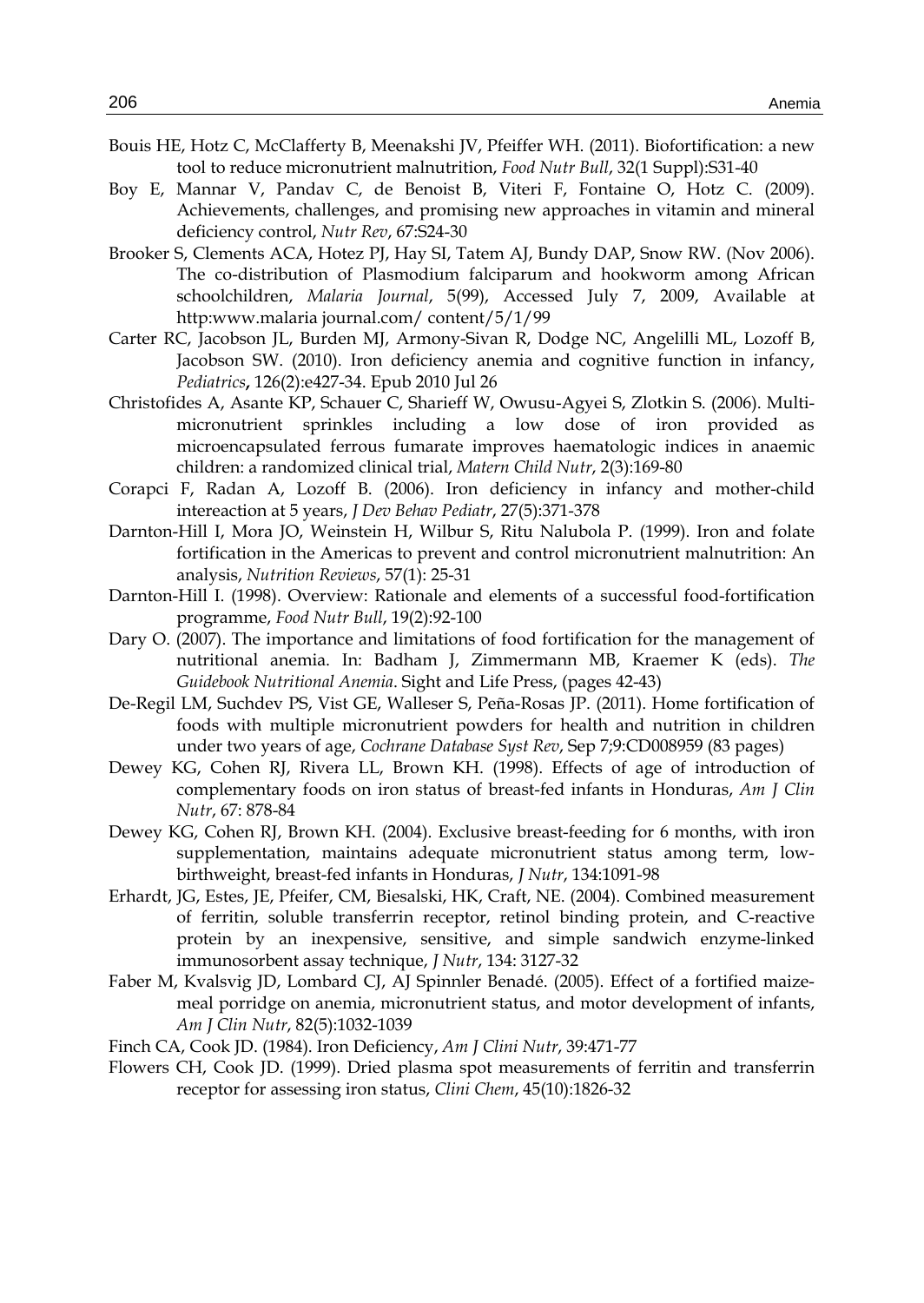- Geltman PL, Hironaka LK, Mehta SD, Padilla P, Rodrigues P, Meyers AF, Bauchner H. (2009). Iron supplementation of low-income infants: a randomized clinical trial of adherence with ferrous fumarate sprinkles versus ferrous sulfate drops, *J Pediatr*, 154(5):738-43
- Giovannini M, Sala D, Usuelli M, Livio L, Francescato G, Braga M, Radaelli G, Riva E. (2006). Double-blind, placebo-controlled trial comparing effects of supplementation with two different combinations of micronutrients delivered as sprinkles on growth, anemia, and iron deficiency in cambodian infants, *J Pediatr Gastroenterol Nutr*, 42(3):306-12
- Grantham-McGregor S, Ani C. (Feb 2001). A review of studies on the effect of iron deficiency on cognitive development in children, *J Nutr*, 131(2S-2):649S-666S; discussion 666S-668S
- Hijmans CT, Grootenhuis MA, Oosterlaan J, Heijboer H, Peters M, Fijnvandraat K. (2011). Neurocognitive deficits in children with sickle cell disease are associated with the severity of anemia, *Pediatr Blood Cancer*, 57(2):297-302
- Hirve S, Bhave S, Bavdekar A, Naik S, Pandit A, Schauer C, Christofides A, Hyder Z, Zlotkin S. (2007). Low dose 'Sprinkles'-- an innovative approach to treat iron deficiency anemia in infants and young children, *Indian Pediatr*, 44(2):91-100
- Horton S, Shekar M, McDonald C, Mahal A, Brooks JK. (2010). *Scaling Up Nutrition: What Will it Cost*? World Bank (136 pages)
- Horton S. (2006). The economics of food fortification, *J Nutr*, 136:1068–1071
- Horton S, Ross J. (2003). The economics of iron deficiency, *Food Policy*, 28:51-75
- Hurrell R, Ranum P, De Pee S, Biebinger R, Hulthen L, Johnson Q, Lynch S. (2010). Revised recommendations for iron fortification of wheat flour and an evaluation of the expected impact of current national wheat flour fortification programs, *Food Nutr Bull*, 31(1) S7-S21
- Ip H, Hyder SM, Haseen F, Rahman M, Zlotkin SH. (2009). Improved adherence and anaemia cure rates with flexible administration of micronutrient sprinkles: a new public health approach to anaemia control, *Eur J Clin Nutr*, 63(2):165-72
- Karn SK, Chavasit V, Kongkachuichai R, Tangsuphoom N. (2011). Shelf stability, sensory qualities, and bioavailability of iron-fortified Nepalese curry powder, *Food Nutr Bull*, 32(1):13-22
- Loechl CU, Menon P, Arimond M, Ruel MT, Pelto G, Habicht JP, Michaud L. (2009). Using programme theory to assess the feasibility of delivering micronutrient Sprinkles through a food-assisted maternal and child health and nutrition programme in rural Haiti, *Maternal Child Nutr*, 5:33-48
- Lokeshwar MR, Mehta M, Mehta N, Shelke P, Babar N. (2011). Prevention of iron deficiency anemia (IDA): How far have we reached? *Indian J Pediatr*, 78(5):593-602
- López de Romaña G, Cusirramos S, López de Romaña D, Gross R. (2005). Efficacy of multiple micronutrient supplementation for improving anemia, micronutrient status, growth, and morbidity of Peruvian infants, *J Nutr*, 135(3):646S-652S
- Lozoff B. (2011). Early iron deficiency has brain and behavior effects consistent with dopaminergic dysfunction, *J Nutr*, 141: 740S–746S
- Lozoff B, Beard J, Connor J, Barbara F, Georgieff M, Schallert T. (2006). Long-lasting neural and behavioral effects of iron deficiency in infancy, *Nutr Rev*, 64(5 Pt 2):S34-43; discussion S72-91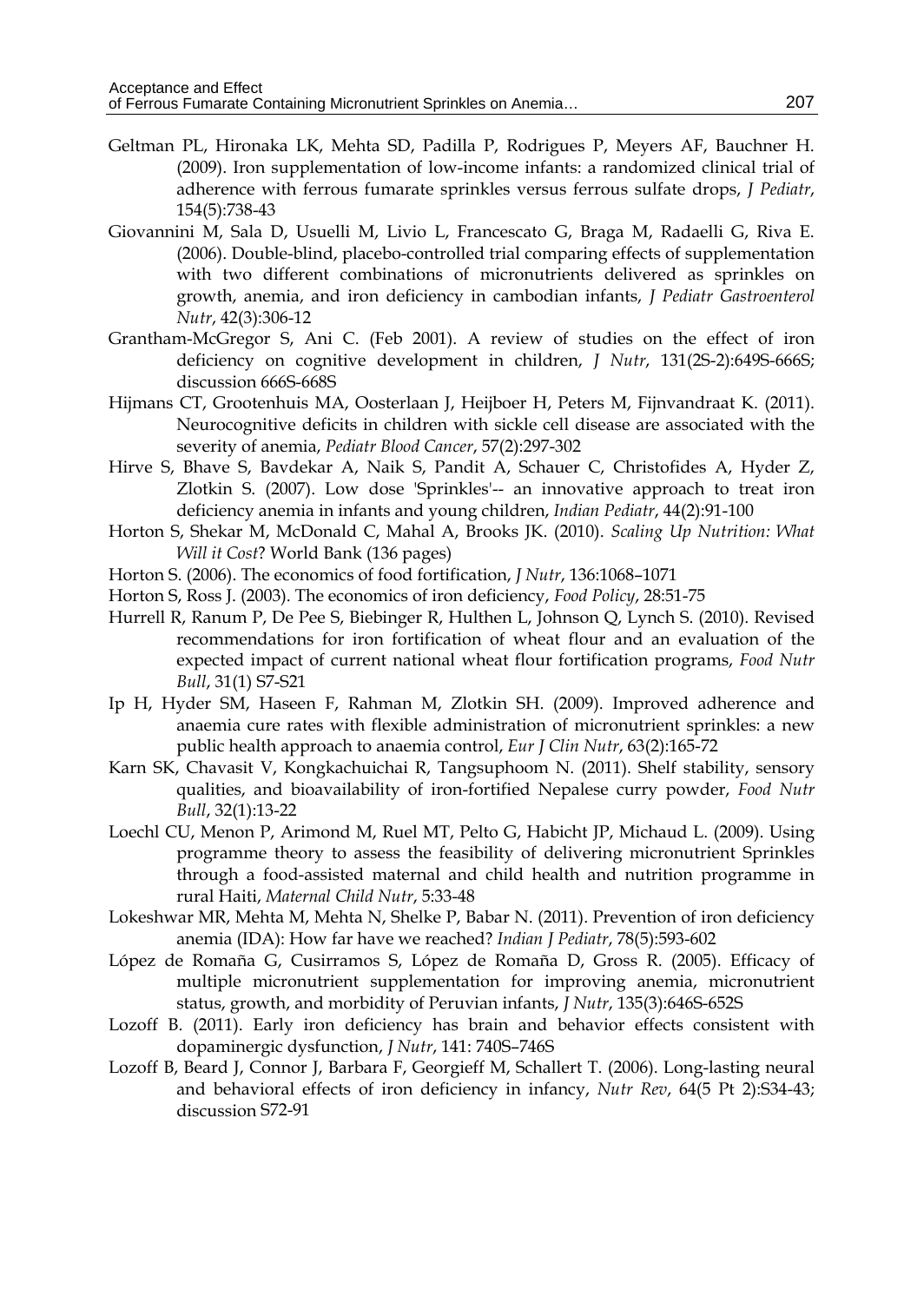- Lucca P, Hurrell R, Potrykus I. (2001). Genetic engineering approaches to improve the bioavailability and the level of iron in rice grains, *Theor Appl Genet*, 102:392–397
- Lucca P, Poletti S, Sautter C. (2006). Genetic engineering approaches to enrich rice with iron and vitamin A. *Physiologia Plantarum*, 126: 291-303
- Lundeen E, Schueth T, Toktobaev N, Zlotkin S, Ziauddin Hyder SM, Houser R. (2010). Daily use of Sprinkles micronutrient powder for 2 months reduces anemia among children 6 to 36 months of age in the Kyrgyz Republic: a cluster-randomized trial, *Food Nutr Bull*, 31:446-460
- Lutter CK. (2008). Iron deficiency in young children in low-income countries and new approaches for its prevention, *J Nutr*, 138:2523-2528
- Madan N, Rusia U, Sikka M, Sharma S, Shankar N. (2011). Developmental and neurophysiologic deficits in iron deficiency in children, *Indian J Pediatr*, 78(1):58-64
- McLean E, Cogswell M, Egli I, Wojdyla D, de Benoist B. (2009). Worldwide prevalence of anaemia, WHO vitamin and mineral nutrition information system, 1993–2005, *Public Health Nutr*, 12: 444–54
- Mehansho H. (2006). Iron fortification technology development: New approaches, J Nutr, 136:1059-1063
- Menon P, Ruel MT, Loechl CU, Arimond M, Habicht JP, Pelto G, Michaud L. (2007). Micronutrient sprinkles reduce anemia among 9- to 24-mo-old children when delivered through an integrated health and nutrition program in rural Haiti, *J Nutr*, 137(4):1023-30
- Milman N. (2011). Anemia- still a major health problem in many parts of the world! *Ann Hematol*, 90:369-377
- Nestel P, Melara A, Rosado J, Mora JO. (1999). Vitamin A deficiency and anemia among children 12-71 months old in Honduras, *Pan Am J Public Health*, 6(1): 34-43
- Oxford Department of International Development. (2010). Oxford Poverty and Human Development Initiative (OPHI). Country Briefing: Honduras
- Provan D. (1999). Mechanisms and management of iron deficiency anemia, *Br J Haem*, 105:19-26
- Rosado JL, González KE, Caamaño Mdel C, García OP, Preciado R, Odio M. (2010). Efficacy of different strategies to treat anemia in children: a randomized clinical trial, *Nutr J*, 9:40
- Ruız-Arguelles G (2006). Altitude above sea level as a variable for definition of anemia. *Blood,* 108, 2131-2132
- Samadpour K, Long KZ, Hayatbakhsh R, Marks GC. (2011). Randomised comparison of the effects of Sprinkles and Foodlets with the currently recommended supplement (Drops) on micronutrient status and growth in Iranian children, *Eur J Clin Nutr*, doi: 10.1038/ejcn.2011.124. [Epub ahead of print]
- Schauer C, Zlotkin SH. (2003). "Home-fortification" with micronutrient sprinkles—A new approach for the prevention and treatment of nutritional anemias, *J Paediatr Child Health*, 8:87–90
- Sharieff W, Yin SA, Wu M, Yang Q, Schauer C, Tomlinson G, Zlotkin S. (2006). Short-term daily or weekly administration of micronutrient sprinkles has high compliance and does not cause iron overload in Chinese schoolchildren: a cluster-randomized trial, *Public Health Nutr*, 9(3):336-44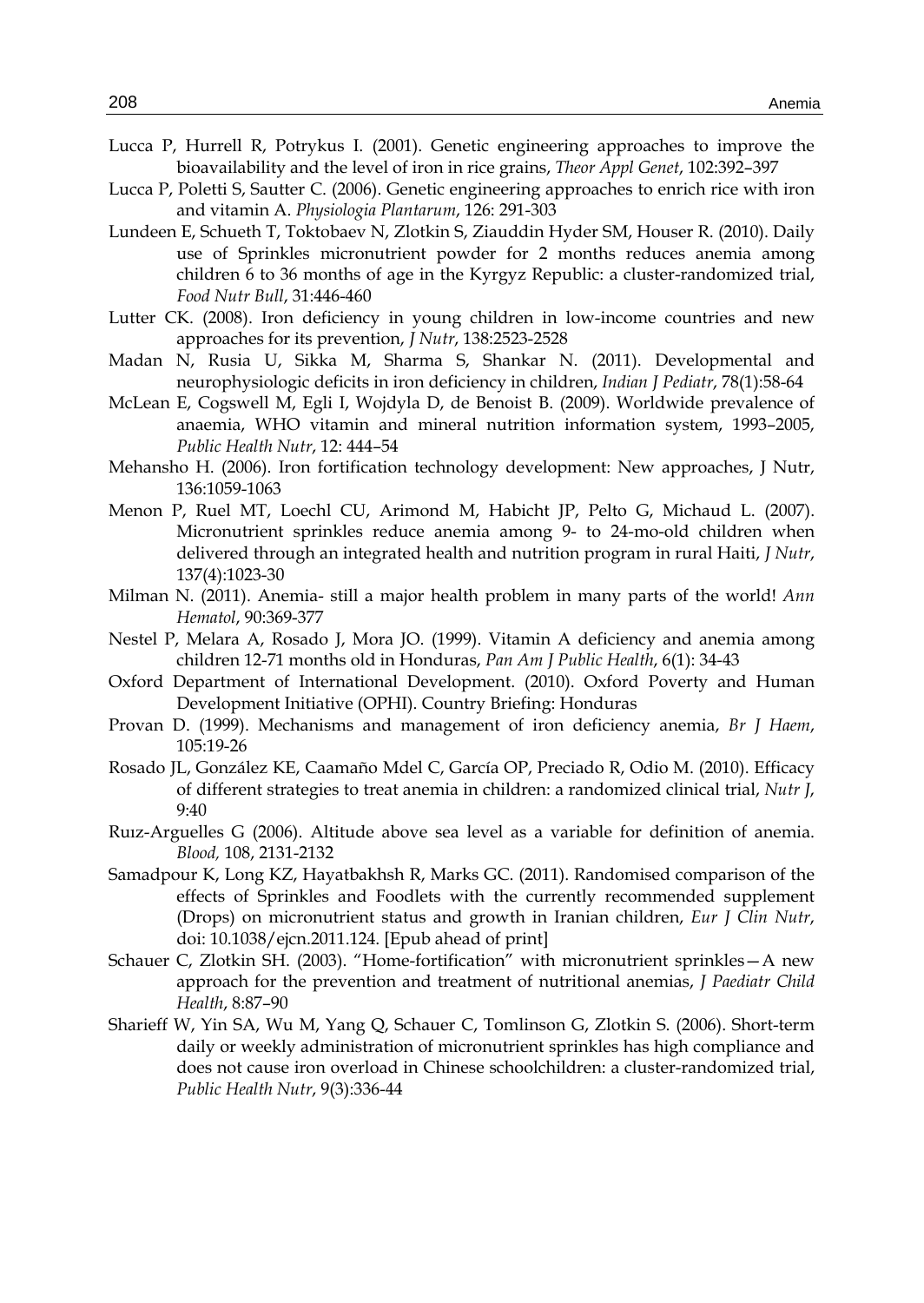- Sharieff W, Horton SE, Zlotkin S. (2006). Economic gains of a home fortification program: evaluation of "Sprinkles" from the provider's perspective, *Canadian J Pub Health*, 97:20-23
- Smith HM, DeKaminsky RG, Niwas S, Soto RJ, Jolly PE. (Apr 2001). Prevalence and intensity of infections of Ascaris lumbricoides and Trichuris trichiura and associated socio-demographic variables in four rural Honduran communities, Mem Inst Oswaldo Cruz, Rio de Janeiro, 96(3):303-14
- Smuts CM, Lombard CJ, Spinnler Benade AJ, Dhansay MA, Berger J, Hop LT, Lopez de Romaña G, Untoro J, Karyadi E, Erhardt J, Gross R. (2005). Efficacy of a foodletbased multiple micronutrient supplement for preventing growth faltering, anemia, and micronutrient deficiency of infants: the four country IRIS trial pooled data analysis, *J Nutr*, 135:631S-638S
- Sparks CS. (2011). Parental investment and socioeconomic status influences on children's height in Honduras: an analysis of national data, *Am J Hum Biol*, 23:80-88
- Sprinkles Global Health Initiative. (2008). Micronutrient sprinkles for use in infants and young children: guidelines on recommendations for use and program monitoring and evaluation. Accessed Sept 20, 2011, Available from:

http://sghi.org/resource\_centre/GuidelinesGen2008.pdf

- Stoltzfus RJ, Albonico M, Chwaya HM, Tielsch JM, Schulze KJ, Savioli L. (1998). Effects of the Zanzibar school-based deworming on iron status of children, *Am J Clin Nutr*, 68:179-86
- Stoltzfus RJ, Mullany L, Black RE. (2004). Iron deficiency anaemia. In: Ezzati M, Lopez AD, Rodgers A, Murray CLJ, eds. Comparative quantification of health risks: global and regional burden of disease attributable to selected major risk factors. Geneva: World Health Organization, 163–209
- Stoltzfus RJ. (2008). Research needed to strengthen science and programs for the control of iron deficiency and its consequences in young children, *J Nutr*, 138:2542-2546
- Stoltzfus RJ. (2011). Iron interventions for women and children in low-income countries, *J Nutr*, 141:756S-762S
- Tolson DJ, Kemmer TM , Lynch J, Lougee D, Aviles R, Amador WE, Duron CA, Guifarro Fino RO. (2010). Identifying children at risk for nutritional crisis in rural Honduras, *J Hunger Env Nutr*, 5:1, 13-22
- Torrejon CS, Duran-Castillo C, Hertrampf E, Ruz M. (2004). Zinc and iron nutrition in Chilean children fed fortified milk provided by the Complementary National Food Program, *Nutrition*, 20:177-80
- Trowbridge, F. (2002). Prevention and control of iron deficiency: priorities and action steps, *J Nutr*, 132:880S-882S
- United Nations. (2011). *Millennium Development Goals Report*. New York (72 pages). Accessed Sept 10, 2011, Available from:

 http://www.un.org/millenniumgoals/pdf/(2011\_E)%20MDG%20Report%202011 \_Book%20LR.pdf

- UNICEF. (2010). *UNICEF Honduras Statistics*. Accessed Sept 10, 2011, Available from: <http://www.unicef.org/infobycountry/honduras\_statistics.html>
- Varma JL, Das S, Sankar R, Venkatesh Mannar MG, Levinson FJ, Hamer DH. (2007). Community-level micronutrient fortification of a food supplement in India: a controlled trial in preschool children aged 36-66 mo, *Am J Clin Nutr*, 85:1127-1133